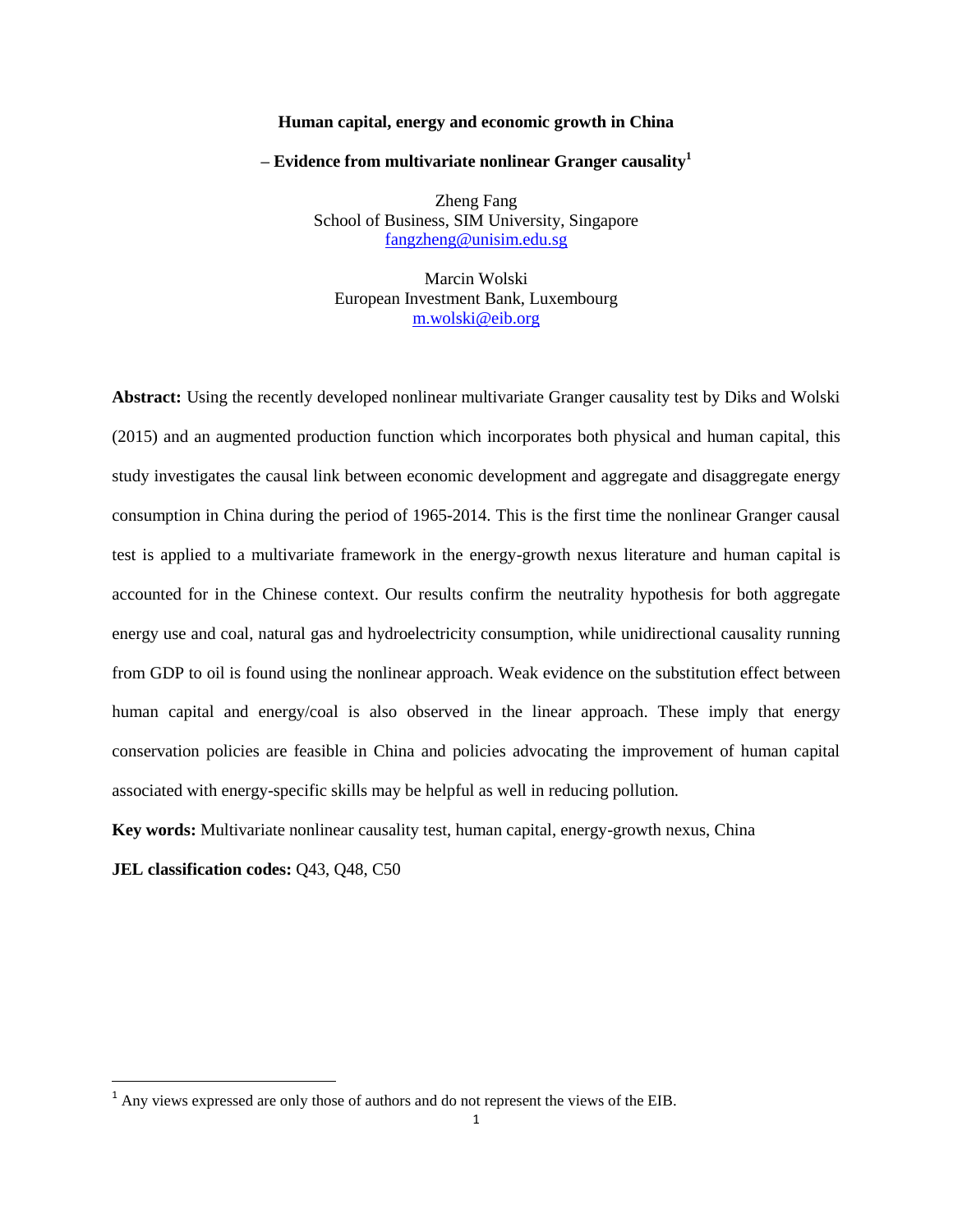#### **1. Introduction**

 $\overline{\phantom{a}}$ 

Human capital has long been recognized as an important contributor to the economic growth (Lucas, 1988; Barro, 1991; Mankiw, et al., 1992; Aghion and Howitt, 2009). According to the World Bank, human capital, rather than physical capital, exerts the greatest influence on economic growth throughout the world (Auty, 2001). However, in the burgeoning literature on the energy-growth nexus (see Ozturk, 2010; Omri, 2014 for a review), we can hardly find any studies which have taken this factor into consideration. One exception is Pablo-Romero and Sánchez-Braza (2015) who used an aggregate translog production function, with human and physical capital and productive energy use as factor inputs to estimate the role of energy in economic growth. Their results suggest the presence of a strong substitution effect between human capital and energy and imply that training of the workers could reduce the energy use. Another exception is Fang and Chang (2016) who studied the energy-growth causal link in the Asia Pacific region by considering both the impact of human capital and the cross-country dependence. Their results support the conservation hypothesis in the Asia Pacific region but conclusions vary across countries.<sup>2</sup>

Indeed, human capital may be associated with energy consumption in many ways. On the one hand, it can promote the research and development of new energy-efficient technologies, and help a nation catch up with the existing advanced technologies. Human capital may also be positively associated with public awareness of the importance of energy saving, which also contributes to the negative relationship between human capital and energy consumption. On the other hand, development of human capital could stimulate the change of economic structure and accelerate industrialization. Therefore, a positive association between human capital and energy consumption is also possible. Due to the offsetting

 $2$  As pointed out by Fang and Chang (2016), one of the reasons that human capital is seldom taken into consideration in this strand of literature may be the lack of reliable data on the human capital variable. The recently built human capital index by Feenstra et al. (2015), however, makes more studies on this topic possible and thus we expect that the role of human capital in the link of energy and growth will draw more attention and investigation.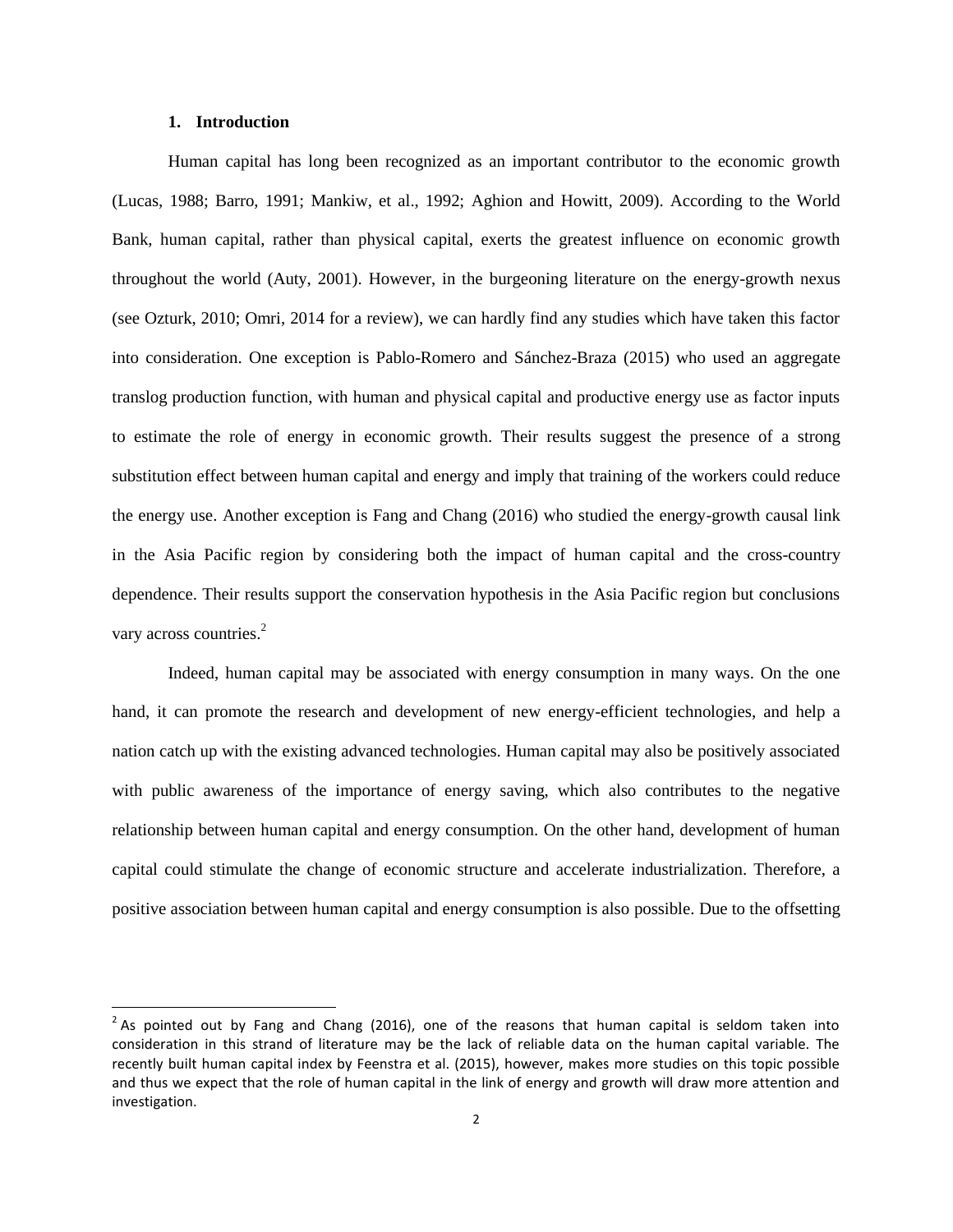effects, the existence and direction of a causal relationship between energy consumption and human capital deserve rigorous investigation.<sup>3</sup>

This study aims to investigate the energy-growth relationship in China through a prism of an augmented production function, which additionally takes into consideration the role of human capital and energy. In particular, we study the latter at the aggregate and disaggregate levels, i.e. the total energy consumption and its sector-specific components in the coal, oil, natural gas and hydroelectricity sectors. We take China as the case study because of its economic and energy profiles in the world picture. China, as the second largest economy in the world, contributes 22.4% of total world primary energy consumption and 27.1% of greenhouse gas emission in 2013 (BP Statistics Review of World Energy 2014), making it the top energy consumer and carbon dioxide emitter in the world. Moreover, China is the largest consumer of coal and the second-largest consumer of oil in the world (EIA, 2014). Its energy-growth relationship is, therefore, of worldwide concern for scholars and policy makers.

This study contributes to the existing energy-growth nexus literature in China by highlighting the role of human capital in the multivariate framework. Previous studies which consider physical capital, labor and energy as inputs in the energy-augmented production function have come to mixed results of the directions of Granger causality between energy consumption and GDP (see the appendix Table A1 for a brief summary); also they have ignored impacts of changes in skills, knowledge and environmental protection and energy saving consciousness of labor on the energy demand and economic development.

The second major contribution of this study is its methodological approach. On top of standard linear methods, we also apply a novel nonlinear multivariate Granger causality framework, developed recently by Diks and Wolski (2015) (DW thereafter). DW test is a multivariate extension of the Diks and Panchenko (2006) nonlinear Granger causality framework. The latter has been already widely used in empirical literature (see Chiou-Wei et al., 2008; Bekiros and Diks, 2008), because of its power and much better performance than an earlier method proposed by Hiemstra and Jones (1994). However, the test has

 $\overline{\phantom{a}}$ 

 $^3$  Human capital has received a lot of attention in the more recent literature (see for instance Zivin et al., 2015).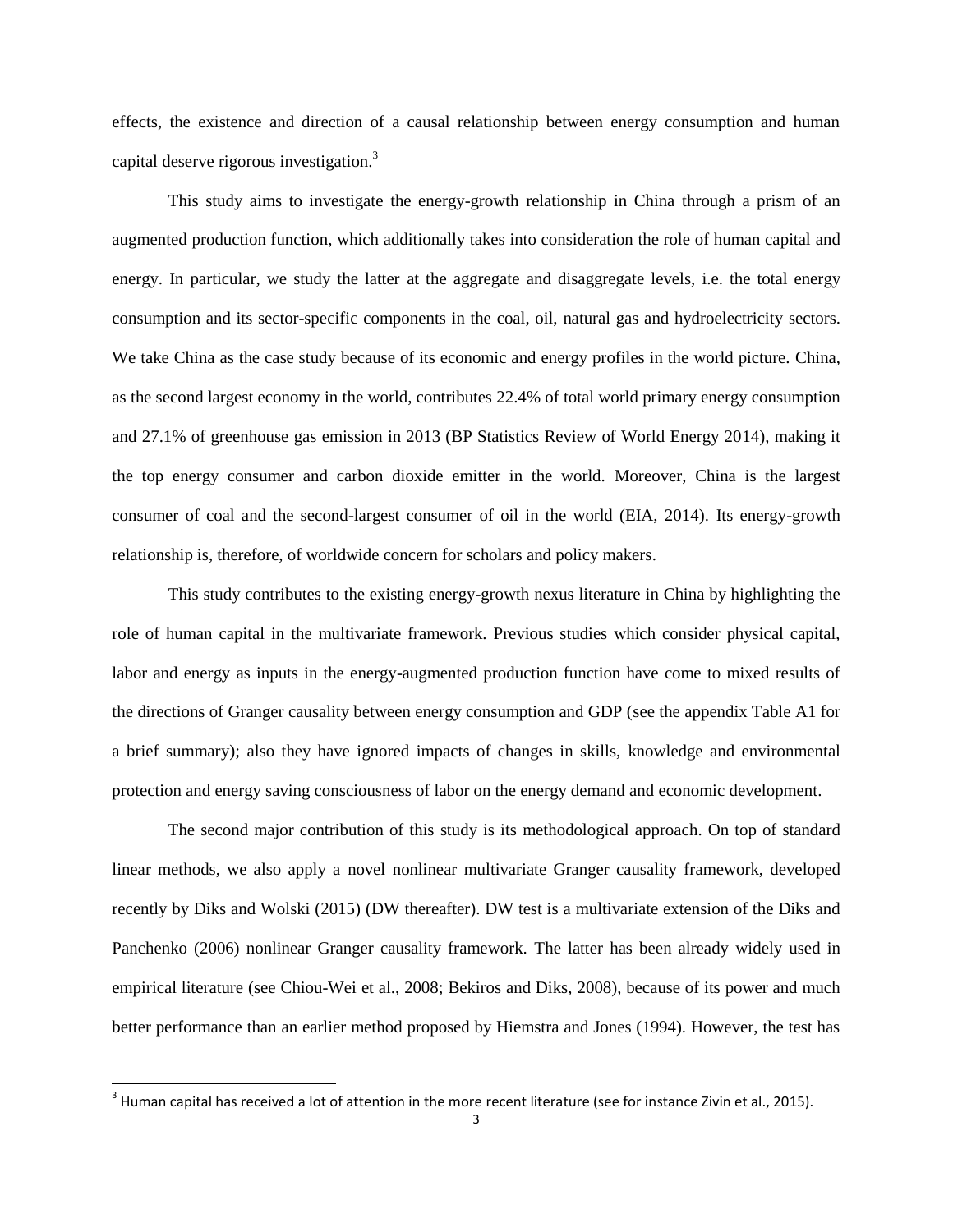consistent asymptotic properties only in a bivariate setting, making it cumbersome to extend to multivariate applications.<sup>4</sup> DW test offers a relief by providing a fully consistent multivariate testing methodology. Results from the DW test tend to be more reliable because of two reasons: first, the linear Granger causality test may fail to capture the nonlinear predictive power; second, there is an increasing empirical evidence on the existence of nonlinearity in energy and economic development variables in the literature (Lee and Chang, 2007). To our best knowledge, this is one of the first attempts to study the energy-growth nexus through a prism of correctly-specified nonlinear multivariate methods.

The remainder of the study is organized as follows: Section 2 describes the data and outlines the econometric methodologies; results and discussions are presented in section 3; and section 4 concludes with policy implications.

# **2. Data and methods**

### **2.1 Data**

 $\overline{\phantom{a}}$ 

This study uses annual time series data of China retrieved from the Penn World Table version 9.0 (Feenstra et al., 2015) and British Petroleum's 2015 Statistical Review of World Energy. Real gross domestic product (GDP) and physical capital are in million US\$ at the constant 2005 prices. Human capital stock is converted to the aggregate level by multiplying the human capital index with the employment level (measured in millions). All these variables are from the Penn World Table version 9.0. Due to the way how human capital stock is constructed, we use a four-variable framework which includes physical and human capital, energy and real GDP to investigate the energy-growth nexus in China.

It is worthwhile explaining human capital index further given its importance in this study. Human capital index (*hc*) in the Penn World Table version 9.0 is constructed as follows:

$$
hc = e^{\phi(s)}
$$

<sup>&</sup>lt;sup>4</sup> For instance, one could project the multivariate setting on a bivariate plane before performing the test. Nevertheless, such methods can suffer from substantial information losses and, as a consequence, they can lead to biased inference.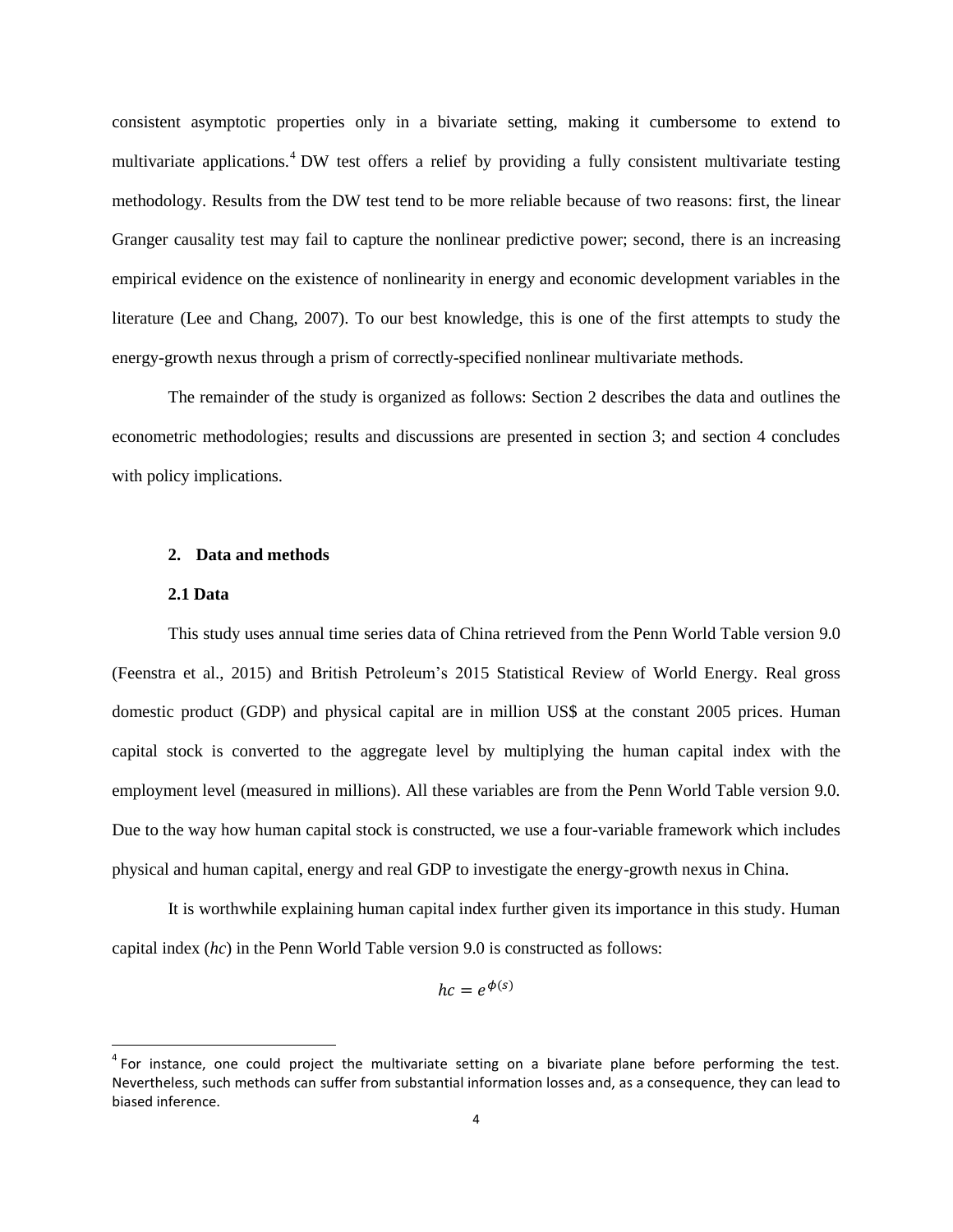where  $s$  is the average years of schooling for the working-age population (aged 15 and above) and  $\phi(s)$  is a piece-wise linear function which is given below:<sup>5</sup>

$$
\phi(s) = \begin{cases} 0.134s & \text{if } s \le 4\\ 0.134 \times 4 + 0.101(s - 4) & \text{if } 4 < s \le 8\\ 0.134 \times 4 + 0.101 \times 4 + 0.068(s - 8) & \text{if } s > 8 \end{cases}
$$

Energy to be examined in this study includes not only the aggregate energy consumption but the disaggregate energy consumption as well, including the consumption of coal, oil, natural gas and hydroelectricity. Nuclear and renewables consumption constitute only 3% of the total energy consumption in 2014, and even less in early years, so they are excluded from the analysis. All the energy consumption is measured in million-tons oil equivalent (mtoe) and taken from the British Petroleum's 2015 statistical review of world energy. Using all observations available, this study covers a period of 1965-2014. Figure 1 shows clearly that coal is the primary energy type but its share in the energy mix is decreasing over time. On the other hand, the share of hydroelectricity consumption has been steadily increasing from less than 4% in 1965 to 8% in the most recent year.



**Figure 1: Share of energy consumption in China**

l

<sup>&</sup>lt;sup>5</sup> It is assumed rates of return vary for different years of education (Caselli, 2005, Psacharopoulos, 1994). More discussion on the human capital index measure refers to Inklaar and Timmer (2013) and Fang (2016).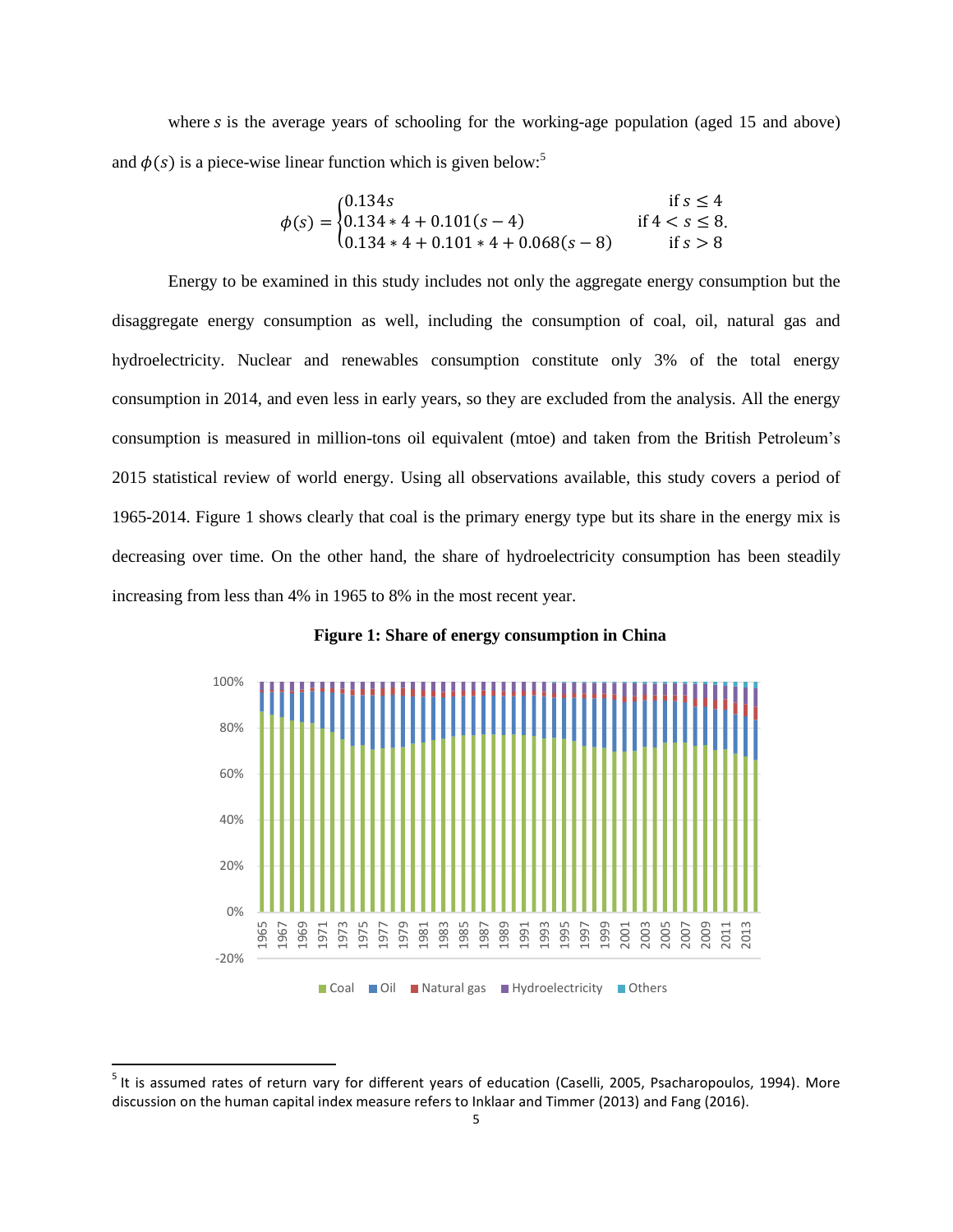All the variables are expressed in natural logarithms so that the first differences approximate the growth rate. The notations are as follows: lnGDP denotes log of real GDP, lnK and lnH denotes log of physical and human capital stocks, and lnE, lnCoal, lnOil, lnGas, and lnHydro are logs of the aggregate energy, coal, oil, gas and hydroelectricity consumption, respectively. Summary statistics of the variables are given in the Appendix Table A2.

Figure 2 shows the growth rates of China's real GDP and aggregate energy consumption for the period of 1966-2014. It is evident that the growth patterns of the two series are closely correlated. In most of the years, economic growth rate is larger than growth rate of energy consumption; and energy consumption seems to be more volatile. Figure 3 shows the evolution of employment level and human capital during the period. Given the measure of human capital used in this study (human capital index times employment level) and human capital index is larger than 1, it is expected that human capital is larger than employment level, as can be seen in Figure 3. Furthermore, Figure 3 shows that human capital has a steeper growth than employment level. This suggests that prior multivariate framework using labor input may have ignored important implications from the over-time change in human capital.



**Figure 2: Growth rate of GDP and energy consumption (%)**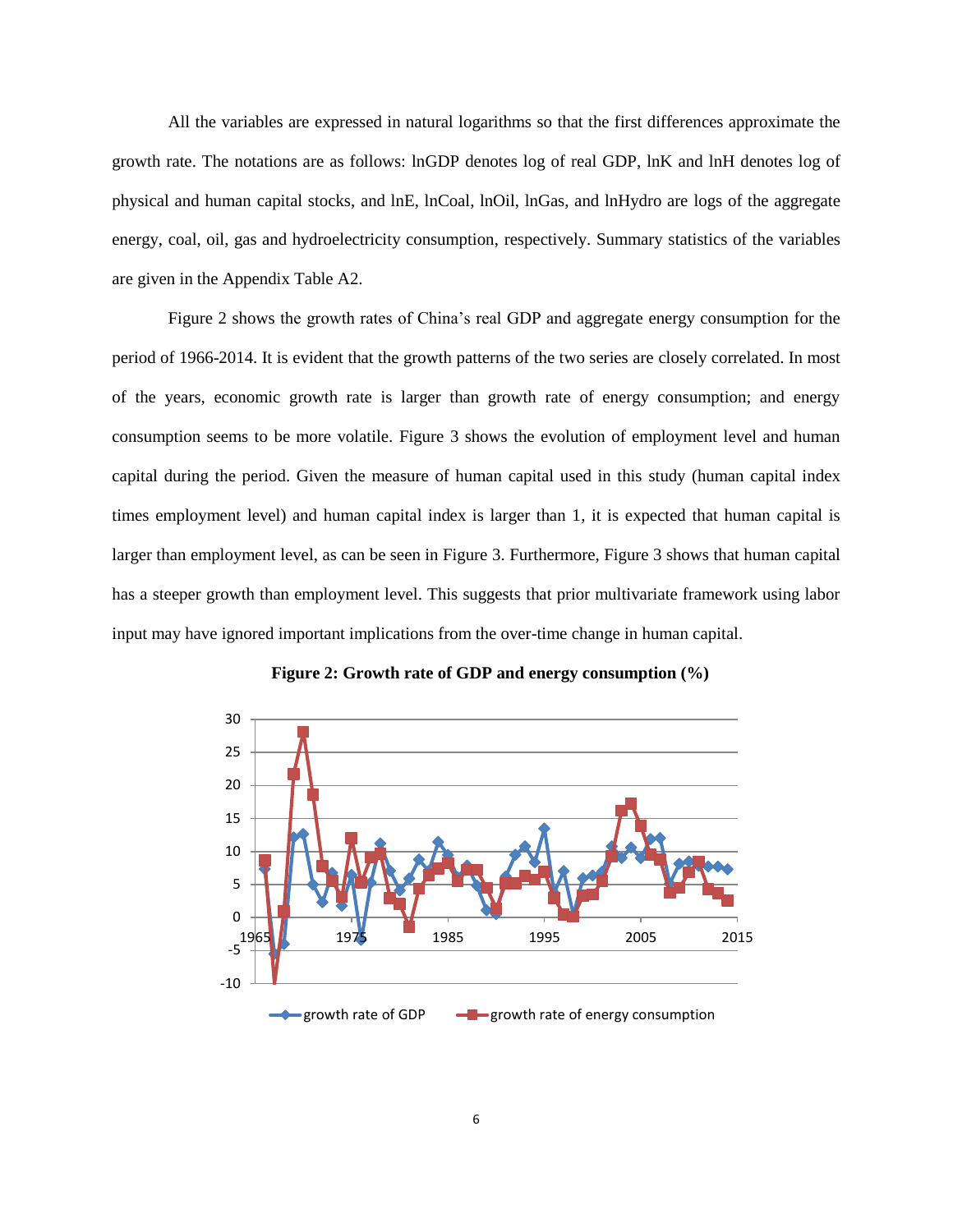

**Figure 3: Evolution of human capital and employment**

### **2.2 Econometric methods**

We analyze both linear and nonlinear causal relationship between energy consumption and economic growth in China for a period of 1965-2014 using an augmented production function which considers the role of human capital. In doing so, we first carry out unit root and Johansen cointegration tests for the variables of interest. After that, VECM is applied for the linear Granger causality test and recently developed Diks and Wolski (2015, DW hereafter) method is used for the nonlinear Granger causality test.

## **2.2.1 Tests for stationarity**

We check the stationarity of the variables using four unit root tests: augmented Dickey and Fuller (1979) tests, Dickey-Fuller tests with GLS detrending (Elliott et al., 1996), Philips and Perron (1988) tests and Kwiatkowski-Philips-Schmidt-Shin tests (Kwiatkowski et al., 1992). The first three have the null hypothesis of a unit root against stationarity, while the KPSS assumes stationary series under the null.

### **2.2.2 Tests for cointegration**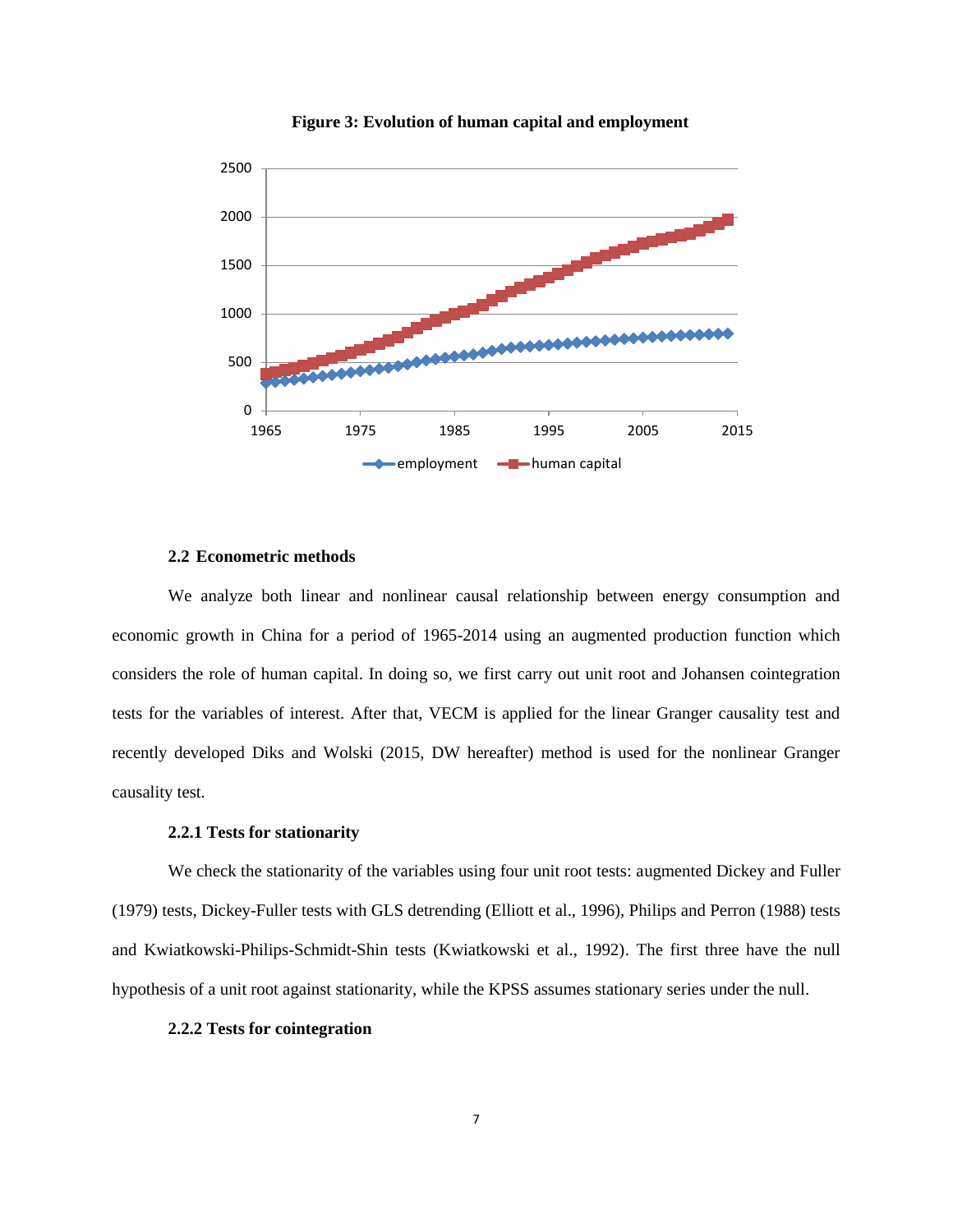This study applies the Johansen cointegration test (Johansen and Juselius, 1990) to test for cointegration; because unlike Engle-Granger test, it enables identification of more than one cointegrating relationship and allows testing restrictions imposed on the long-run coefficients.

If all the variables in  $X_t$  are I(1), according to the Granger representation theorem, the vector  $X_t$ has a vector error correction (VEC) representation as follows:

$$
\Delta X_t = \Pi X_{t-1} + \sum_{i=1}^{p-1} \Gamma_i \Delta X_{t-i} + \mu + \epsilon_t
$$

where  $\Delta$  is a difference operator, X is a 4 X 1 vector containing lnGDP, lnK, lnH and one of the energy variables lnE, lnCoal, lnOil, lnGas, and lnHydro,  $\Pi = \sum_{i=1}^{p} A_i - I$  and  $\Gamma_i = -\sum_{j=i+1}^{p} A_j$  $_{j=i+1}^{p}$  A<sub>j</sub>. If the rank of Π equals the number of variables which is four in our case, the variables are stable in levels and there is no cointegration. If the rank of Π equals zero, the VEC specification is reduced to an unrestricted VAR and none of the linear combinations are stationary. If the rank of  $\Pi$  equals r where  $0 < r < 4$ , the matrix II can be decomposed into  $\alpha\beta'$  with  $\alpha$  and  $\beta$  both 4 X r matrices. The matrix  $\alpha = (\alpha_1, \alpha_2, \alpha_3, \alpha_4)'$ represents the speed of adjustment, and the cointegrating matrix  $\beta = (\beta_1, ..., \beta_r)$  indicates the long-run equilibrium. The Johansen test uses a maximum likelihood method to estimate the cointegrating rank r and parameters  $\alpha$  and  $\beta$ . The model can therefore be expanded as follows:

$$
\Delta lnGDP_t = \mu_1 + \sum_{k=1}^r \alpha_{1,k} \beta'_k X_{t-1} + \sum_{s=1}^{p-1} \gamma_{11,s} \Delta lnGDP_{t-s} + \sum_{s=1}^{p-1} \gamma_{12,s} \Delta lnK_{t-s} + \sum_{s=1}^{p-1} \gamma_{13,s} \Delta lnH_{t-s} + \sum_{s=1}^{p-1} \gamma_{14,s} \Delta lnE_{t-s} + \epsilon_{1,t}
$$
  
\n
$$
\Delta lnK_t = \mu_2 + \sum_{k=1}^r \alpha_{2,k} \beta'_k X_{t-1} + \sum_{s=1}^{p-1} \gamma_{21,s} \Delta lnGDP_{t-s} + \sum_{s=1}^{p-1} \gamma_{22,s} \Delta lnK_{t-s} + \sum_{s=1}^{p-1} \gamma_{23,s} \Delta lnH_{t-s} + \sum_{s=1}^{p-1} \gamma_{24,s} \Delta lnE_{t-s} + \epsilon_{2,t}
$$
  
\n
$$
\Delta lnH_t = \mu_3 + \sum_{k=1}^r \alpha_{3,k} \beta'_k X_{t-1} + \sum_{s=1}^{p-1} \gamma_{31,s} \Delta lnGDP_{t-s} + \sum_{s=1}^{p-1} \gamma_{32,s} \Delta lnK_{t-s} + \sum_{s=1}^{p-1} \gamma_{33,s} \Delta lnH_{t-s} + \sum_{s=1}^{p-1} \gamma_{34,s} \Delta lnE_{t-s} + \epsilon_{3,t}
$$
  
\n
$$
\Delta lnE_t = \mu_4 + \sum_{k=1}^r \alpha_{4,k} \beta'_k X_{t-1} + \sum_{s=1}^{p-1} \gamma_{41,s} \Delta lnGDP_{t-s} + \sum_{s=1}^{p-1} \gamma_{42,s} \Delta lnK_{t-s} + \sum_{s=1}^{p-1} \gamma_{43,s} \Delta lnH_{t-s} + \sum_{s=1}^{p-1} \gamma_{44,s} \Delta lnE_{t-s} + \epsilon_{4,t}
$$

where  $\beta'_k X_{t-1}(k = 1 \text{ to } r)$  denotes the k-th cointegrating equations. Each of the cointegrating vector indicates the existence of a stable long-run equilibrium state. Deviation from its long-run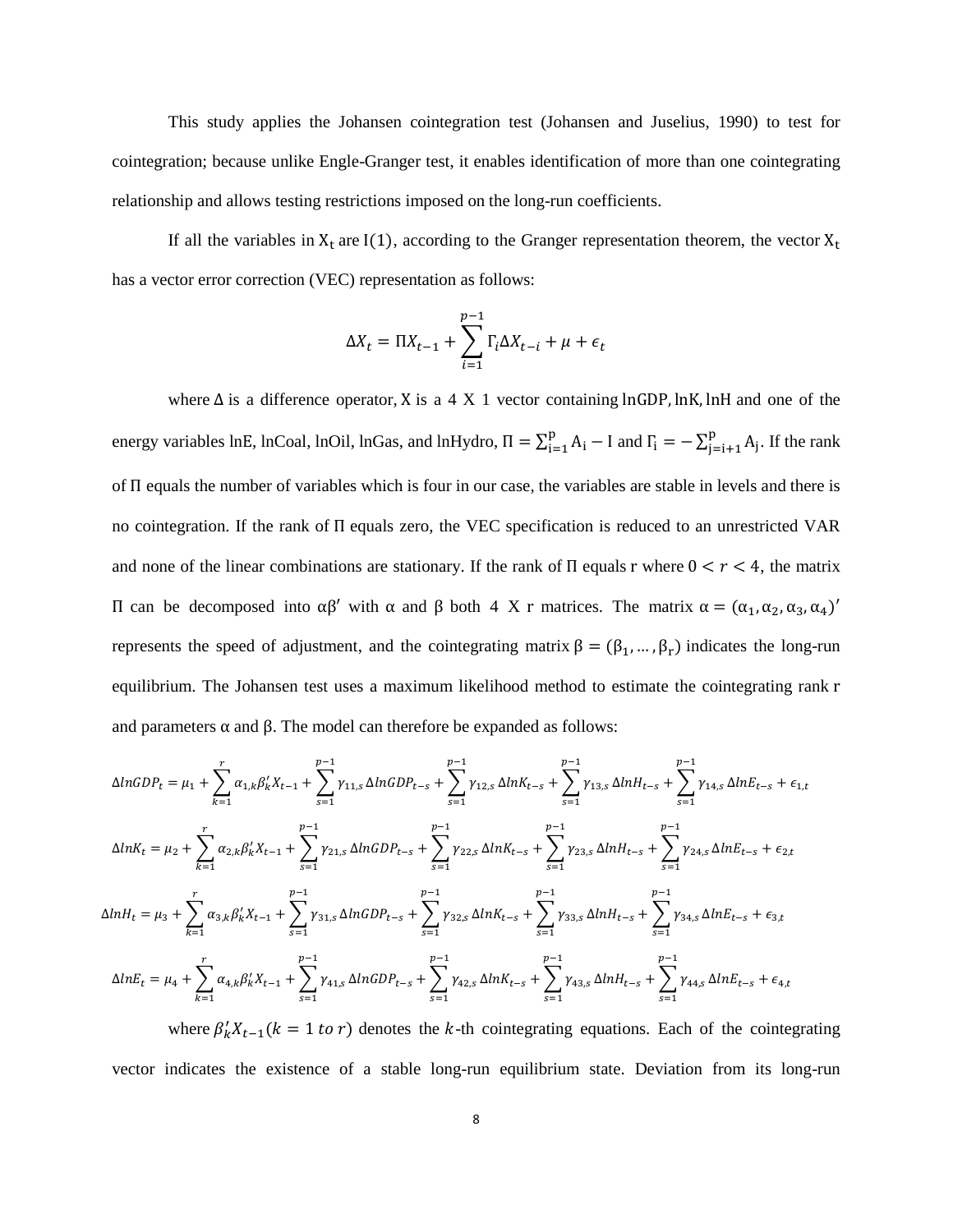equilibrium will feed back on its future changes to bring its movement back to the long-run equilibrium state, and the proportion corrected in each short-term period is represented by coefficients of the errorcorrection terms  $\alpha$ . A joint test proposed by Johansen (1992) is employed to determine the model specification and the cointegrating rank  $r$ .

The Johansen cointegration test is to estimate the matrix Π from an unrestricted VAR and test the restriction implied by the reduced rank Π based on the trace test and maximum eigenvalue test as follows:

$$
\lambda_{trace} = -T \sum_{i=r+1}^{n} \ln(1 - \lambda_i^2); \ \lambda_{max}(r, r+1) = -T \ln(1 - \lambda_{r+1})
$$

Where  $\lambda_i$  is the ordered eigenvalue obtained from the estimated matrix and T is the number of usable observations after lag adjustment. The number of cointegrating relations is determined by proceeding sequentially from  $r = 0$  to  $r = k - 1$  until the null hypothesis cannot be rejected. The null hypothesis of the trace statistic is  $r$  cointegrating relations against the alternative of more than  $r$ cointegrating relations; and the null hypothesis of the maximum eigenvalue statistic is  $r$  cointegrating relations against the alternative of  $r + 1$  cointegrating relations.

#### **2.2.3 Tests for linear and nonlinear Granger causality**

We test both the linear and nonlinear Granger causal relationship among the four variables of interest. For the linear Granger causality test, the VEC model can be applied when the variables are cointegrated. We examine the statistical significance of all lagged dynamic terms of the independent variable. If  $\gamma_{i,j,s}(s = 1,2...p-1) \neq 0$ , there exists a (short-run) Granger causal relationship running from variable  $i$  to variable  $i$ . The long-run Granger causality is tested by examining the significance of the speed of adjustment coefficients  $\alpha$  or by performing the joint test of the lagged independent variables and the error correction term  $(\beta_k^{'} X_{t-1}$  in the VECM specification). For instance, if  $\alpha_{1,k}(k = 1,2...r)$  and  $\gamma_{14,s}(s = 1, 2, \ldots, p-1)$  are significantly different from zero, we will say that there exists a long-run Granger causality relationship running from energy consumption to economic growth.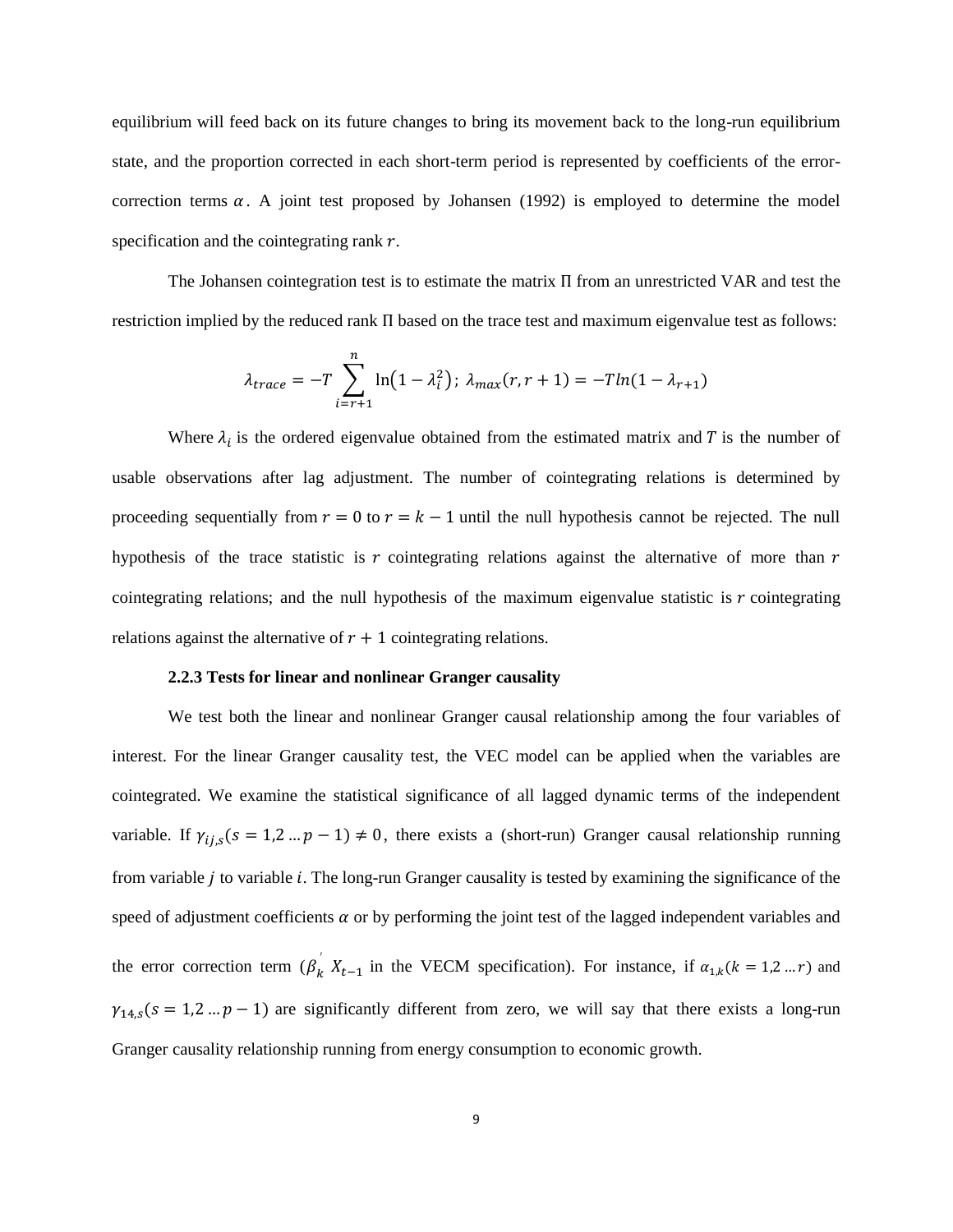Besides the linear Granger causality test, we conduct nonlinear Granger causality test proposed by DW. This is the first time the multivariate nonlinear Granger causality test is applied in the energygrowth nexus studies. The null hypothesis that energy does not Granger cause economic growth can be expressed as:

$$
H_0
$$
:  $\ln GDP_{t+1}[(nE_t^{l_E}, \ln GDP_t^{l_Y}, \ln K_t^{l_K}, \ln H_t^{l_H}) \sim \ln GDP_{t+1}[(nGDP_t^{l_Y}, \ln K_t^{l_K}, \ln H_t^{l_H})]$ 

where ' $\sim$ ' denotes equivalence in distribution and  $l_i$  ( $i = E$ , GDP, K, H) represents the lag of the specific variable. Under the null hypothesis the series  $\{lnE_t^{l_E}\}\$  does not contain any additional information on the realizations of  $ln GDP_{t+1}$  besides information spanned by variables  $\{lnK_t^{l_K}\}$ and  $\{lnH_t^{\ell_H}\}\$ . To test for Granger causality between other pairs of variables we change the causality direction. For instance, to test whether economic growth Granger causes energy consumption, we reverse the direction as:

$$
H_0: lnE_{t+1} | (lnGDP_t^{l_E}, lnE_t^{l_Y}, lnK_t^{l_K}, lnH_t^{l_H}) \sim lnE_{t+1} | (lnE_t^{l_Y}, lnK_t^{l_K}, lnH_t^{l_H})
$$

Formally, DW extend the nonlinear Granger causality testing approach proposed by Diks and Panchenko (2006) to the multivariate setting. The null hypothesis is tested over the conditional densities of variables of interest; however, to guarantee the consistency of the multivariate test statistic, the densities are evaluated at the sharpened data set. DW show that the test statistic is dominated by the bias component which in a multivariate setting increases disproportionally. The sharpening procedure reduces the estimator bias by providing more accurate point estimates with asymptotically unchanged variance, which eventually leads to a consistent test statistic. In line with DW, let  $X_t = lnE_t$ ,  $Y_t = (lnGDP_t, lnK_t, lnH_t)$  and  $Z_t =$  $ln GDP_{t+1}$ , and the compact form  $W_t = (X_t, Y_t, Z_t)$ . The sharpened test statistic is

$$
T_n^s(\varepsilon_n) = \frac{n-1}{n(n-2)} \sum_{t=1}^n [\hat{f}_{X,Y,Z}^s(X_t, Y_t, Z_t) \hat{f}_Y^s(Y_t) - \hat{f}_{X,Y}^s(X_t, Y_t) \hat{f}_{Y,Z}^s(Y_t, Z_t)]
$$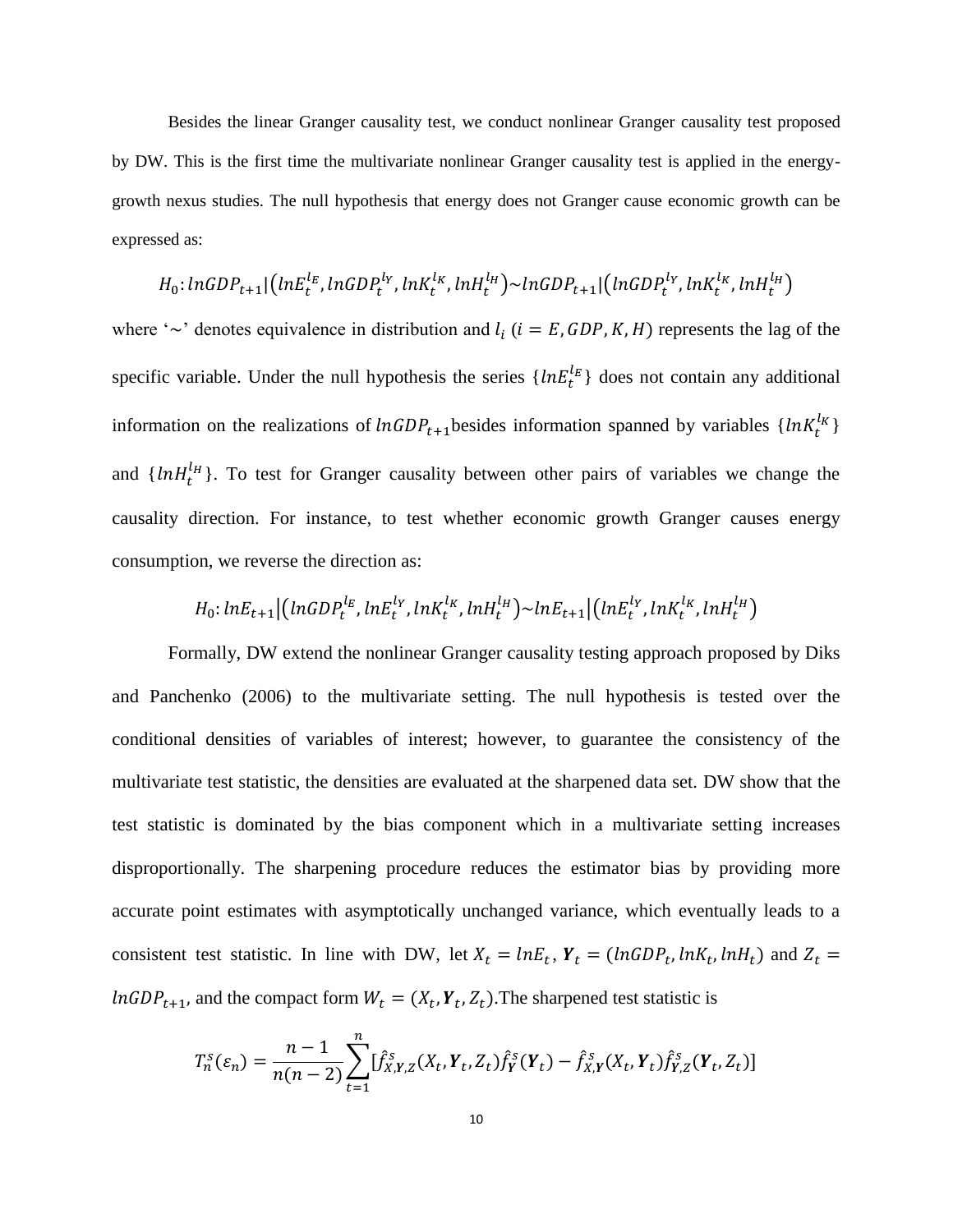In the statistic,  $\hat{f}_W^s(W_t)$  is a sharpened form of the local density estimator of a  $d_W$ -variate vector W:  $\hat{f}_W^s(W_t) = ((n-1)\varepsilon)^{-d_W} \sum_{k,k \neq t} K\left(\frac{W_t - \psi_p(W_k)}{\varepsilon}\right)$  $k, k \neq t$   $K\left(\frac{wt - \psi p(w, k)}{\varepsilon_n}\right)$  where  $K()$  is a density estimation kernel and  $\psi_p$ () is a sharpening map used to reduce the bias of the estimator whose explicit form depends on order of bias reduction, determined by subscript  $p$ . DW prove that one can always find a sharpening function of order p for which there exists a sequence of bandwidths  $\varepsilon_n$  =  $Cn^{-\beta}$  (C > 0,  $\frac{1}{2}$  $\frac{1}{2p} < \beta < \frac{1}{d_V}$  $\frac{1}{dw}$ ) that guarantees that the sharpened test statistic satisfies:

$$
\sqrt{n}\frac{(T_n^s(\varepsilon_n)-q)}{S_t}\xrightarrow{d} N(0,1)
$$

where  $S_t^2$  is a consistent estimator of the asymptotic variance of  $\sqrt{n}(T_n^s(\varepsilon_n) - q)$  and q is defined as  $E[f_{X,Y,Z}(X, Y, Z) f_Y(Y) - f_{X,Y}(X, Y) f_{Y,Z}(Y, Z)].$ 

One can easily verify that under the two-variable framework, i.e. when  $X_t$  and  $Y_t$  are both univariate, the optimal sharpening order is  $p = 2$  and consequently there is no need to reduce the estimator bias, so that the test statistic is parallel to the popular one developed by Diks and Panchenko (2006).

## **3. Results and discussion**

Following the methodology part, results of unit root tests, cointegration tests, and linear and nonlinear Granger causality tests are presented and discussed in this section.

#### **3.1 Stationarity test results**

Table 1 shows the results of the ADF, DF-GLS, PP and KPSS unit root tests in the level variables and their first differences. Two model specifications, one with only intercept and the other with both the intercept and trend, are presented. The results indicate that all variables are non-stationary in levels and the variables - lnGDP, lnE, lnCoal, lnOil and lnHydro - are stationary in first difference no matter which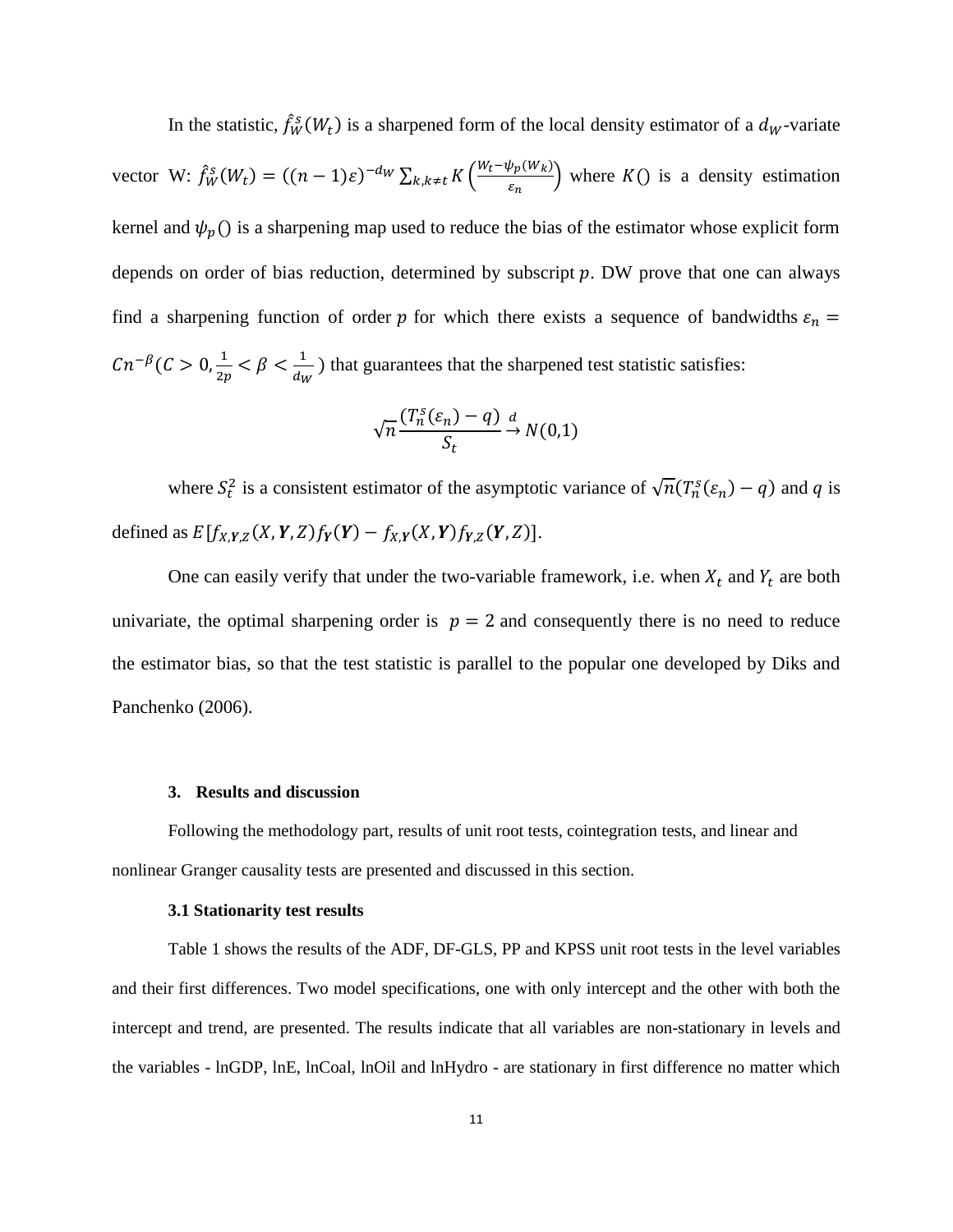model specification is considered. So economic growth, aggregate energy consumption and disaggregate consumption in coal, oil and hydroelectricity are confirmed to be integrated of order one. lnK and lnH are found to be integrated of order one only when the model includes both intercept and time trend, and lnGas is first difference stationary in the model with intercept only. From a holistic perspective, we can conclude that all the variables are trend stationary in first differences. Therefore, we can investigate whether they are cointegrated using the Johansen cointegration test in the next step.

|                  | Model with intercept |             |             |             | Model with intercept and trend |             |             |             |  |
|------------------|----------------------|-------------|-------------|-------------|--------------------------------|-------------|-------------|-------------|--|
|                  | ADF                  | DF-GLS      | PP          | <b>KPSS</b> | ADF                            | DF-GLS      | PP          | <b>KPSS</b> |  |
| Level            |                      |             |             |             |                                |             |             |             |  |
| lnGDP            | 2.297                | 1.403       | 3.363       | $0.934***$  | $-2.875$                       | $-1.731$    | $-2.115$    | $0.218***$  |  |
| lnK              | 3.740                | 0.094       | 8.278       | $0.936***$  | 0.530                          | $-1.383$    | 0.082       | $0.242***$  |  |
| lnH              | $-3.534**$           | $-0.282$    | $-9.343***$ | $0.917***$  | $-0.871$                       | $-1.590$    | $-0.132$    | $0.244***$  |  |
| lnE              | $-2.227$             | 1.090       | $-0.685$    | $0.928***$  | $-3.124$                       | $-3.070*$   | $-2.079$    | 0.100       |  |
| <b>lnCoal</b>    | $-1.418$             | 0.477       | $-0.569$    | $0.927***$  | $-3.420*$                      | $-3.478**$  | $-2.259$    | 0.085       |  |
| lnOil            | $-1.731$             | 0.609       | $-2.735*$   | $0.902$ *** | $-2.500$                       | $-1.476$    | $-2.968$    | 0.115       |  |
| <b>lnGas</b>     | $-0.735$             | 0.499       | $-1.023$    | $0.862***$  | $-5.092$ ***                   | $-3.212**$  | $-1.918$    | 0.117       |  |
| lnHydro          | 1.105                | 0.873       | 1.413       | $0.934***$  | $-2.379$                       | $-2.142$    | $-2.432$    | $0.138*$    |  |
| First difference |                      |             |             |             |                                |             |             |             |  |
| D(lnGDP)         | $-5.066***$          | $-5.088***$ | $-4.957***$ | $0.481**$   | $-5.642***$                    | $-5.535***$ | $-5.806***$ | 0.091       |  |
| D(lnK)           | $-1.651$             | -1.464      | $-1.363$    | $0.828***$  | $-4.716***$                    | $-4.795***$ | $-3.243*$   | 0.110       |  |
| D(lnH)           | $-1.178$             | $-0.688$    | $-0.959$    | $0.857***$  | $-3.814**$                     | $-3.544**$  | $-2.940$    | 0.077       |  |
| D(lnE)           | $-3.771***$          | $-3.767***$ | $-3.154**$  | 0.086       | $-3.743**$                     | $-3.814***$ | $-3.079$    | 0.065       |  |
| $D($ lnCoal $)$  | $-3.988***$          | $-4.032***$ | $-3.388**$  | 0.050       | $-3.951**$                     | $-4.038***$ | $-3.331*$   | 0.047       |  |
| D(lnOil)         | $-3.894***$          | $-2.464**$  | $-3.975***$ | 0.339       | $-4.014**$                     | $-3.638**$  | $-4.128**$  | $0.142*$    |  |
| D(lnGas)         | $-2.952**$           | $-2.652***$ | $-2.952**$  | 0.178       | $-2.909$                       | $-2.875$    | $-2.909$    | $0.169**$   |  |
| D(lnHydro)       | $-7.713***$          | $-7.155***$ | $-7.726***$ | 0.224       | $-7.906***$                    | $-7.934***$ | $-7.951***$ | 0.058       |  |

**Table 1: Results of unit root tests**

Notes: For Augmented Dickey-Fuller (ADF) and modified Dickey-Fuller (DF-GLS) tests, the maximum lag is set to four based on a  $T^{1/3}$  rule. The optimal lag length is determined by the Schwarz information criterion (SIC). For Phillips–Perron (PP) and Kwiatkowski–Phillips–Schmidt–Shin (KPSS) tests, Bartlett kernel estimation method is chosen and the bandwidth is decided using the Newey and West method. \*\*\*,\*\* and \* denote the significance level at 1%, 5% and 10% respectively.

#### **3.2 Cointegration test results**

Since the Johansen result is sensitive to the choice of the lag length, we first determine the optimal lag length for the VAR (which is estimated with intercepts only) using the sequential modified likelihood ratio (LR), Akaike information criterion (AIC), SIC and Hannan-Quinn information criterion (HQ). As shown in Table 2, the optimal lag length for all the five set of variables is two. The choice of lag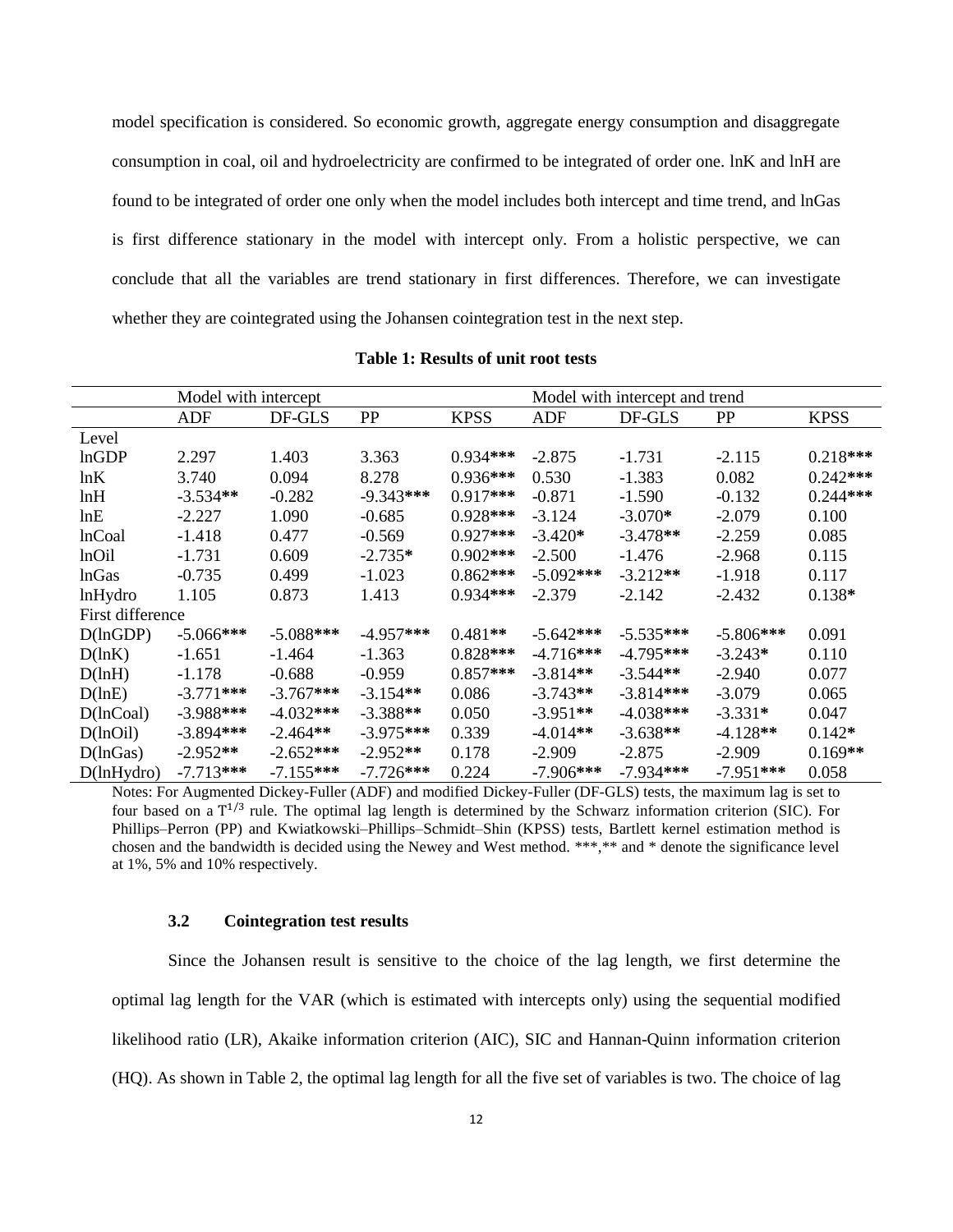length is further validated by the normality and absence of serial correlation tests for the residuals of VAR model.

| Lag            | LR                         | <b>AIC</b> | <b>SIC</b> | HQ        |
|----------------|----------------------------|------------|------------|-----------|
| (a)            | (lnGDP, lnK, lnH, lnE)     |            |            |           |
|                | 799.46                     | $-22.29$   | $-21.50$   | $-22.00$  |
| $\overline{c}$ | 80.19*                     | $-23.77*$  | $-22.33*$  | $-23.23*$ |
| 3              | 20.11                      | $-23.68$   | $-21.61$   | $-22.91$  |
| 4              | 11.19                      | $-23.37$   | $-20.67$   | $-22.36$  |
| (b)            | (lnGDP, lnK, lnH, lnCoal)  |            |            |           |
| 1              | 774.17                     | $-21.69$   | $-20.89$   | $-21.39$  |
| $\overline{c}$ | 75.41*                     | $-23.03*$  | $-21.60*$  | $-22.49*$ |
| 3              | 18.14                      | $-22.88$   | $-20.82$   | $-22.11$  |
| 4              | 11.07                      | $-22.57$   | $-19.87$   | $-21.56$  |
| (c)            | (lnGDP, lnK, lnH, lnOil)   |            |            |           |
| 1              | 829.67                     | $-22.10$   | $-21.31$   | $-21.80$  |
| $\overline{c}$ | 51.66*                     | $-22.80$   | $-21.37*$  | $-22.27*$ |
| 3              | 30.36                      | $-23.03*$  | $-20.96$   | $-22.25$  |
| 4              | 19.00                      | $-22.99$   | $-20.28$   | $-21.97$  |
| (d)            | (lnGDP, lnK, lnH, lnGas)   |            |            |           |
| 1              | 873.28                     | $-21.84$   | $-21.05$   | $-21.54$  |
| 2              | 65.50*                     | $-22.92*$  | $-21.49*$  | $-22.38*$ |
| $\overline{3}$ | 16.96                      | $-22.73$   | $-20.67$   | $-21.96$  |
| 4              | 17.18                      | $-22.63$   | $-19.93$   | $-21.62$  |
| (e)            | (lnGDP, lnK, lnH, lnHydro) |            |            |           |
|                | 727.88                     | $-20.50$   | $-19.70$   | $-20.20$  |
| $\overline{c}$ | 59.53*                     | $-21.41*$  | $-19.98*$  | $-20.88*$ |
| 3              | 19.22                      | $-21.30$   | $-19.23$   | $-20.52$  |
| 4              | 10.14                      | $-20.95$   | $-18.25$   | $-19.94$  |

**Table 2: VAR lag selection**

Note: \* indicates lag order selected by the criterion.Column LR denotes the likelihood ratio test results, AIC stands for the Akaike information criterion, SIC for Schwarz information criterion and HQ for Hannan–Quinn information criterion.

Using a joint test to determine the cointegration rank and the model specification as discussed in Johansen (1992) and Ahking (2002), we find evidence of using the model with intercept in the cointegration equation and no constant in VAR. Based on this model specification, Table 3 presents Johansen and Juselies (1990) cointegration test results using trace statistics  $\lambda_{trace}$  and maximum eigenvalue statistic  $\lambda_{max}$ , respectively. Their corresponding critical values at the 5% significance level are also given in the table. For the model using either the aggregate energy consumption or the disaggregate energy consumption, the first hypothesis of  $r = 0$  is rejected by both the trace and maximum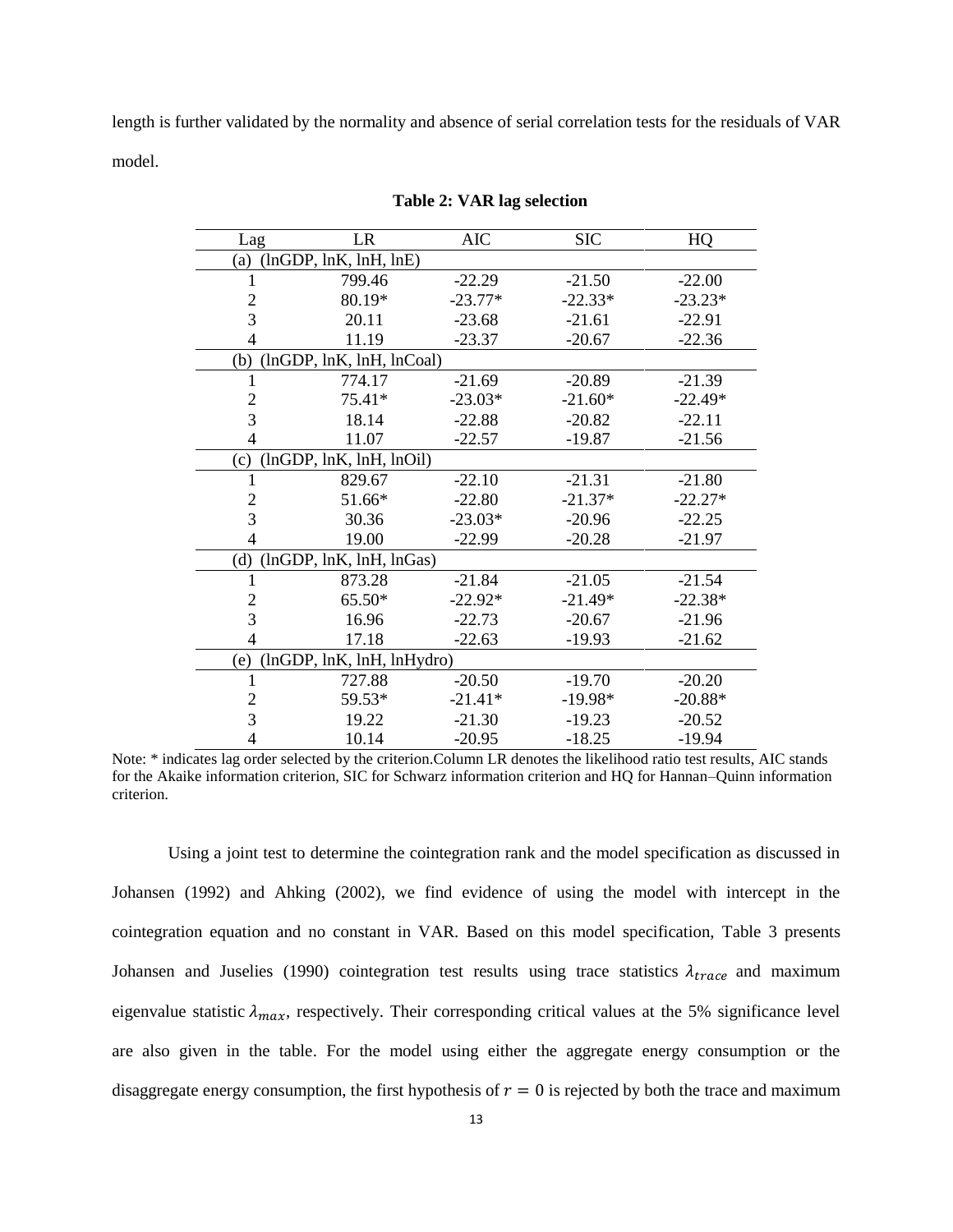eigenvalue statistics, while the second hypothesis of  $r = 1$  cannot be rejected, suggesting the existence of one cointegrating vector. The evidence suggests, there is a linear combination of real GDP, physical capital, human capital and energy consumption (of both the aggregate and the disaggregate type) which is stable in the long run.

|                               | lnE    | <b>lnCoal</b> | lnOil  | <b>lnGas</b> | lnHydro | 0.05 critical values |
|-------------------------------|--------|---------------|--------|--------------|---------|----------------------|
| (a) Trace statistics          |        |               |        |              |         |                      |
| r=0 vs r $\geq$ 1             | 66.781 | 63.150        | 67.104 | 65.829       | 64.524  | 54.079               |
| r≤1 vs r $≥2$                 | 32.183 | 29.081        | 34.205 | 33.248       | 28.615  | 35.193               |
| r $\leq$ 2 vs r $\geq$ 3      | 18.549 | 16.941        | 19.328 | 16.536       | 16.370  | 20.262               |
| r≤3 vs r≥4                    | 6.700  | 6.260         | 6.180  | 7.422        | 7.523   | 9.165                |
| (b) Max eigenvalue statistics |        |               |        |              |         |                      |
| $r=0$ vs $r=1$                | 34.598 | 34.070        | 32.899 | 32.582       | 35.909  | 28.588               |
| r $\leq$ 1 vs r=2             | 13.633 | 12.140        | 14.876 | 16.712       | 12.245  | 22.300               |
| r $\leq$ 2 vs r=3             | 11.849 | 10.680        | 13.149 | 9.114        | 8.847   | 15.892               |
| $r<3$ vs $r=4$                | 6.700  | 6.260         | 6.180  | 7.422        | 7.523   | 9.165                |

**Table 3: Johansen cointegration test results**

Note: The Johansen cointegration test results are based on the model with intercept in the cointegration equation and no constant in the VAR. The variables include lnGDP, lnK, lnH, and one of the energy variables lnE, lnCoal, lnOil, lnGas and lnHydro.

#### **3.3 Linear and nonlinear Granger causality test results**

l

Given the novelty of multivariate nonlinear Granger casusality test being applied to the economic growth-energy nexus literature, we first present the sharpened test statistics and associated p-values for various pairs of variables in Table 4. To determine the nature of Granger causality we apply the test on the raw and VECM-filtered data. Before applying the DW test, the data are standardized by a normal transformation. Since the DW test assumes stationarity of the underlying data, we consider the detrended first differences of original variables as inputs.<sup>6</sup> For transparency, we focus on pair-wise Granger causal relations, conditioning on the influence from other variables.

 $<sup>6</sup>$ The differenced data are not fully stationary. Therefore, to guarantee t the consistency of the nonlinear</sup> framework, we take into account detrended first differences as suggested by stationarity test results.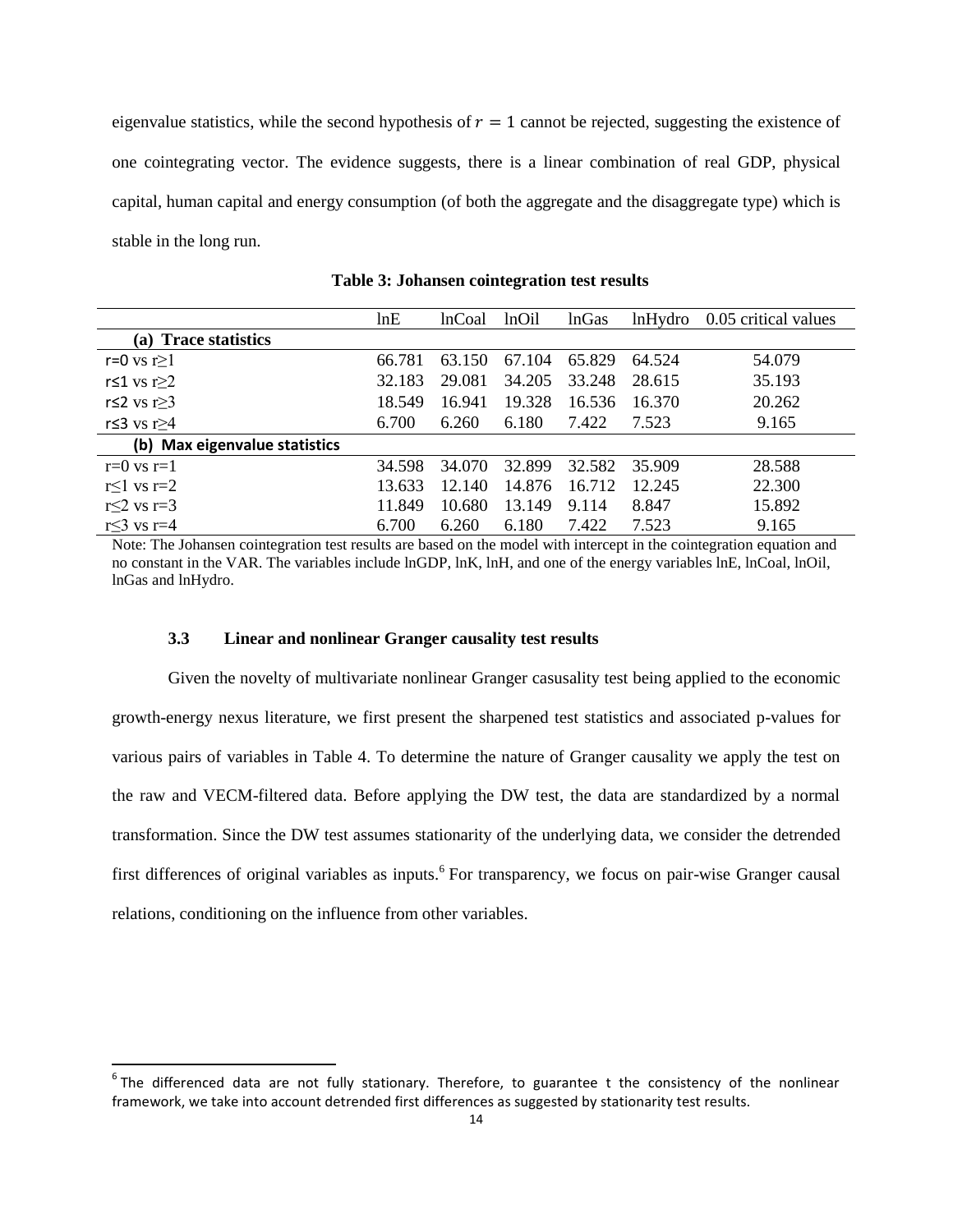|                  |               | Detrended first   |         |                   | <b>VECM</b> residuals |                   |          |                   |               |
|------------------|---------------|-------------------|---------|-------------------|-----------------------|-------------------|----------|-------------------|---------------|
|                  |               | difference        |         |                   |                       |                   |          |                   |               |
| $\mathbf{X}$     | Y             | $X \rightarrow Y$ |         | $Y \rightarrow X$ |                       | $X \rightarrow Y$ |          | $Y \rightarrow X$ |               |
|                  |               | Statistic         | p-value | Statistic         | $p-$<br>value         | Statistic         | p-value  | Statistic         | $p-$<br>value |
| Energy           | <b>GDP</b>    | 0.307             | [0.379] | 0.342             | [0.366]               | 0.388             | [0.349]  | 1.414             | [0.079]       |
| Coal             | <b>GDP</b>    | 0.827             | [0.204] | 0.201             | [0.420]               | 0.674             | [0.250]  | 0.088             | [0.465]       |
| Oil              | <b>GDP</b>    | 1.092             | [0.137] | 1.401             | [0.081]               | 0.595             | [0.276]  | 1.299             | [0.097]       |
| Natural gas      | <b>GDP</b>    | $-0.713$          | [0.762] | 1.157             | [0.124]               | 0.778             | [0.218]  | 1.538             | [0.062]       |
| Hydroelectricity | <b>GDP</b>    | $-2.335$          | [0.990] | $-0.773$          | [0.780]               | $-1.351$          | [0.912]  | $-0.584$          | [0.720]       |
| Energy           | Human capital | 0.364             | [0.358] | 0.592             | [0.277]               | 0.932             | [0.176]  | 0.078             | [0.470]       |
| Coal             | Human capital | 0.368             | [0.357] | 0.162             | [0.436]               | 0.069             | [0.473]  | 0.051             | [0.480]       |
| O <sub>il</sub>  | Human capital | 0.824             | [0.205] | 0.992             | [0.161]               | 0.555             | [0.290]  | $-1.589$          | [0.944]       |
| Natural gas      | Human capital | $-0.065$          | [0.526] | 1.022             | [0.153]               | 0.911             | [0.181]  | 0.086             | [0.466]       |
| Hydroelectricity | Human capital | $-0.818$          | [0.793] | $-0.545$          | [0.707]               | $-3.490$          | [0.9998] | $-0.922$          | [0.822]       |

**Table 4: Diks and Wolski (2015) multivariate nonlinear Granger causality test results**

Note: DW results are presented for the detrended first differences and VECM-filtered residuals. Each specification includes the full variable set, as either variables X and Y or as conditioning variables. The data are standardized by a normal transformation. The optimal number of lags is selected using the Schwarz information criterion and in all settings is equal to 1. Test statistics and corresponding p-values are reported in respective columns. Values in bold highlight the results significant at 10% level.

The nonlinear Granger causality test results show that there is no evidence that aggregate energy or any type of energy consumption Granger causes economic growth in China. However, economic growth is found to Granger cause oil consumption using either the detrended first difference or VECM residuals. Besides, no Granger causal relationship is observed between energy consumption and human capital using the DW test.

To compare the findings from the nonlinear Granger causality tests with those from the linear Granger causality test (Appendix Table A3), we summarize the conclusions on the directions of Granger causality for different energy measures and economic development as well as human capital in Table 5. As clearly shown, different conclusions are obtained from linear and nonlinear Granger causality tests. The linear Granger causal test results find no presence of Granger causal relationship between any type of energy consumption and economic development in China, while human capital seems to Granger cause aggregate energy use and coal consumption in the long run. The neutrality hypothesis is mostly supported by nonlinear Granger causality tests except for oil consumption which seems to fit the conservative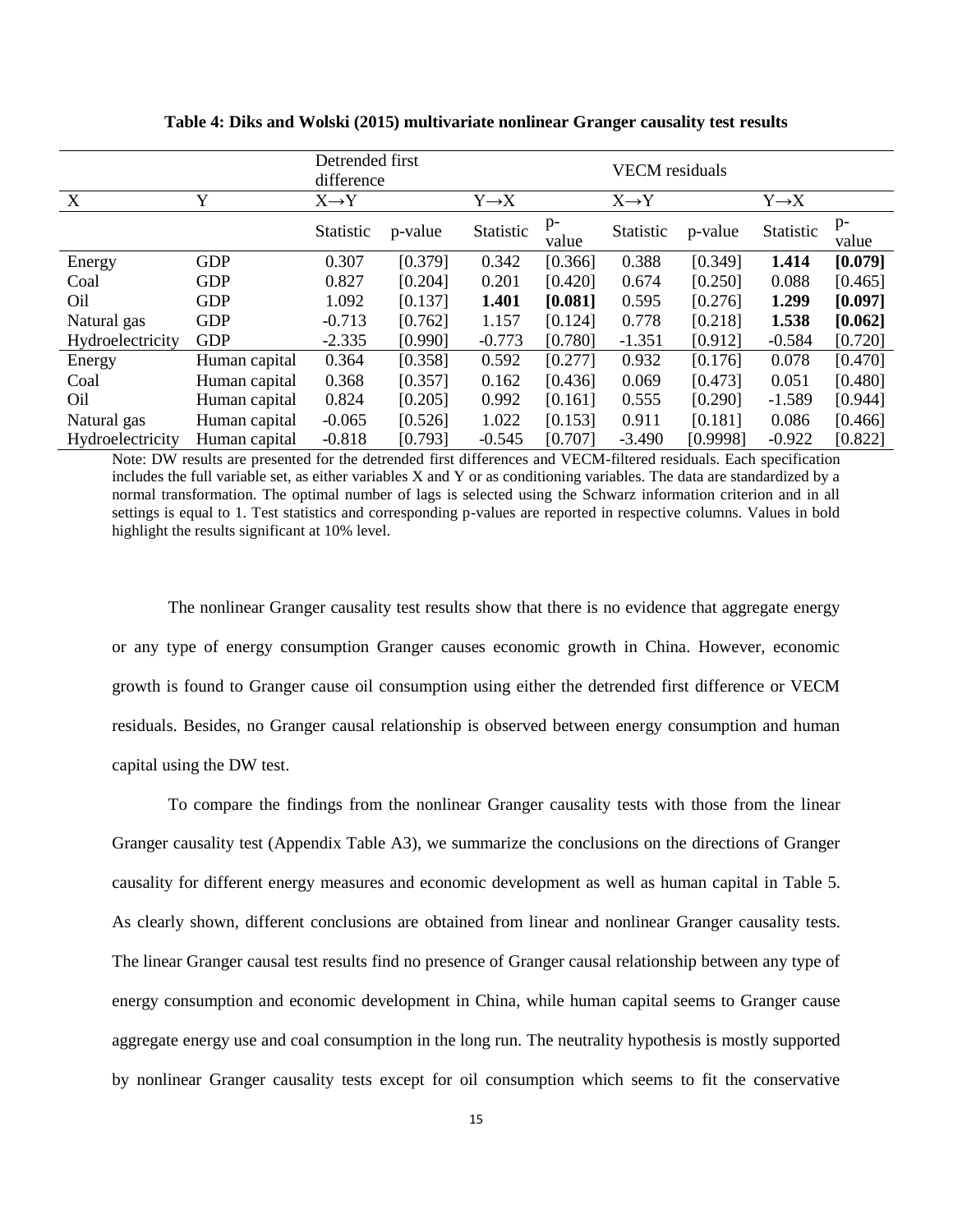hypothesis. However, Granger causality running from human capital to aggregate energy use and coal consumption does not appear in the nonlinear framework, suggesting that this finding is not robust and may be subject to a model bias.

|                  |               |                   |          | Panel A: linear Granger causality       |                       | Panel B: nonlinear Granger causality    |                               |                                         |                   |
|------------------|---------------|-------------------|----------|-----------------------------------------|-----------------------|-----------------------------------------|-------------------------------|-----------------------------------------|-------------------|
|                  |               |                   | Raw data |                                         | <b>VECM</b> residuals |                                         | Detrended first<br>difference | <b>VECM</b> residuals                   |                   |
| X                | Y             | $X \rightarrow Y$ |          | $Y \rightarrow X \quad X \rightarrow Y$ |                       | $Y \rightarrow X \quad X \rightarrow Y$ |                               | $Y \rightarrow X \quad X \rightarrow Y$ | $Y \rightarrow X$ |
| Energy           | <b>GDP</b>    |                   |          |                                         |                       |                                         |                               |                                         | $\ast$            |
| Coal             | <b>GDP</b>    |                   |          |                                         |                       |                                         |                               |                                         |                   |
| Oil              | <b>GDP</b>    |                   |          |                                         |                       |                                         | *                             |                                         | ∗                 |
| Natural gas      | <b>GDP</b>    |                   |          |                                         |                       |                                         |                               |                                         | ∗                 |
| Hydroelectricity | <b>GDP</b>    |                   |          |                                         |                       |                                         |                               |                                         |                   |
| Energy           | Human capital |                   | $\ast$   |                                         |                       |                                         |                               |                                         |                   |
| Coal             | Human capital |                   | $\ast$   |                                         |                       |                                         |                               |                                         |                   |
| Oil              | Human capital |                   |          |                                         |                       |                                         |                               |                                         |                   |
| Natural gas      | Human capital |                   |          |                                         |                       |                                         |                               |                                         |                   |
| Hydroelectricity | Human capital |                   |          |                                         |                       |                                         |                               |                                         |                   |

**Table 5: Granger causality test results**

Note: Comparison between linear (Panel A) and nonlinear (Panel B) Granger causality results. Each specification includes the full variable set, as either variables X and Y or as conditioning variables. The optimal number of lags is selected using the Schwarz information criterion. For nonlinear tests the data are standardized by normal transformation. \* indicates significance level at 10%.

This finding of neutrality between energy use and GDP is consistent with findings of Soytas and Sari (2006) and Yalta and Cakar (2012), but different from other studies using Granger-VECM tests (Yuan et al., 2008; Wang et al., 2011; Shahbaz et al., 2013) probably because of the uniqueness of incorporating human capital into the energy-augmented production function in this study. Our findings suggest that energy conservative policies are implementable and they are less likely to cause the economic slowdown in China. Furthermore, the causality running from human capital to the aggregate energy consumption and coal consumption found from the linear approach seems to indicate the substitution effect between human capital and energy/coal. However, it is not supported by the nonlinear Granger test.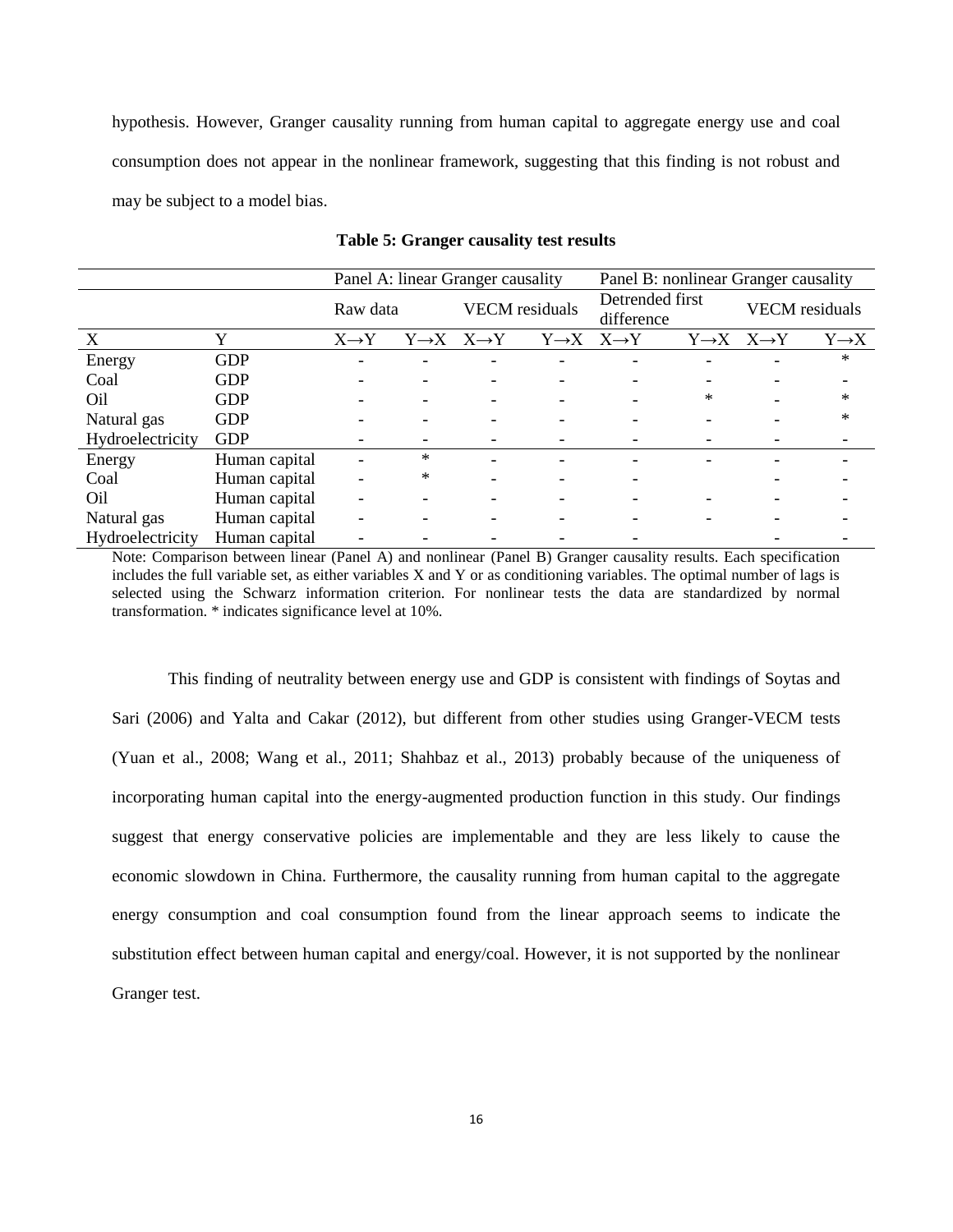### **4. Conclusions and policy implications**

This study examines the causal relationship between energy consumption, human capital and economic growth in China during the period of 1965-2014. In addition to the standard linear Granger causal test using VEC model, we apply the recently developed nonlinear multivariate Granger causality test by Diks and Wolski (2015) to investigate the existence and directions of Granger causality relationships among the four variables. Both the aggregate and disaggregate energy consumption (coal, oil, natural gas, hydroelectricity) are examined. Results from both the linear and nonlinear Granger causality tests in general support the neutrality hypothesis that there are no causal link between energy and economic growth in China (except that GDP is found to Granger cause oil consumption in the DW test). The substitution effect between human capital and energy/coal is evidenced in the linear approach but no causal link between human capital and any type of energy use is identified by the nonlinear approach.

While there are two distinctive contributions to the energy-growth literature (namely, considering the role of human capital in the causal relationship between energy and economic development in China and the application of multivariate nonlinear Granger causality test of Diks and Wolski (2015)), this study has some limitations. First, this study considers only the supply-side approach; and the demand-side approach may provide more insights (Bloch et al., 2012; 2015). Second, we uses the national level data in China; and the regional heterogeneity in the energy consumption and resource distributions is not accounted for. Provincial or sectorial analysis using the same framework that incorporates the variable of human capital may be a promising extension in the future (Zhang and Xu, 2012; Herrerias et al., 2013).

There are some policy implications that can be drawn from this study. First, both the linear and nonlinear Granger causality test results imply that prudent energy conservation policy on any energy sector is feasible in China. Second, based on the weak evidence on the energy-human capital substitution effect found in the linear Granger test results, the government may take strategic measures to increase investment on the human capital associated with the research and development of new energy-efficient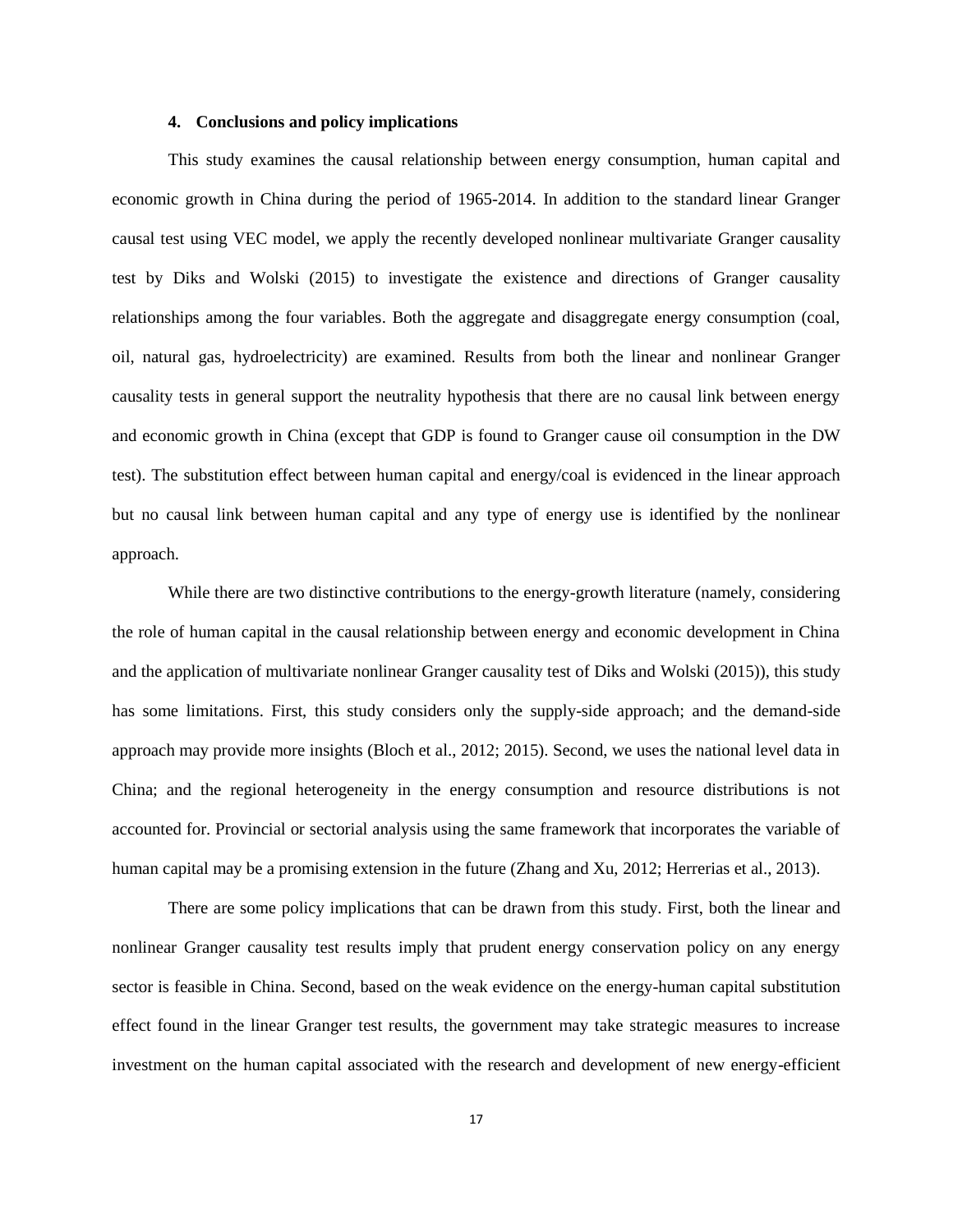technologies so as to reduce the energy in particular coal consumption which has the most detrimental impact on environment.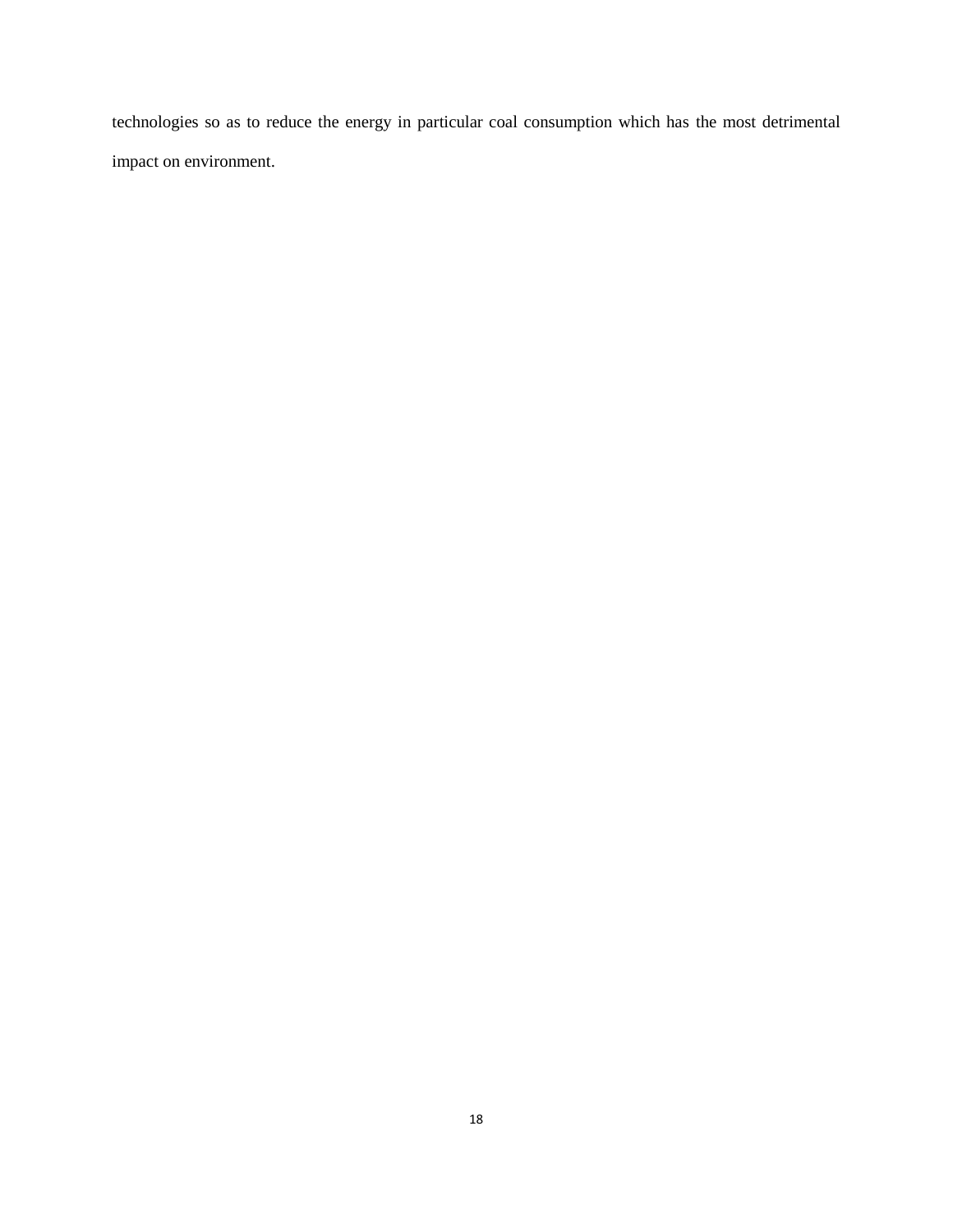#### **References:**

Aghion, P., & Howitt, P. (2009). *The Economics of Growth*. MIT Press: Cambridge MA.

- Ahking, F. W. (2002). Model mis-specification and Johansen's co-integration analysis: an application to the US money demand. *Journal of Macroeconomics*, 24(1), 51-66.
- Akkemik, K. A., Göksal, K., & Li, J. (2012). Energy consumption and income in Chinese provinces: Heterogeneous panel causality analysis. *Applied Energy*, 99, 445-454.
- Auty, Richard M. Resource Abundance and Economic Development. Oxford: Oxford University Press, 2001.
- Barro, R. J. (1991). Economic growth in a cross section of countries, *The Quarterly Journal of Economics*, 106(2), 407-443.
- Bekiros, S. D., & Diks, C. G. (2008). The relationship between crude oil spot and futures prices: Cointegration, linear and nonlinear causality. *Energy Economics*, 30(5), 2673-2685.
- Bhattacharya, M., Rafiq, S., & Bhattacharya, S. (2015). The role of technology on the dynamics of coal consumption–economic growth: New evidence from China. *Applied Energy*, 154, 686-695.
- Bildirici, M. E., & Bakirtas, T. (2014). The relationship among oil, natural gas and coal consumption and economic growth in BRICTS (Brazil, Russian, India, China, Turkey and South Africa) countries. *Energy*, 65, 134-144.
- Bloch, H., Rafiq, S., & Salim, R. (2012). Coal consumption, CO2 emission and economic growth in China: empirical evidence and policy responses. *Energy Economics*, *34*(2), 518-528.
- Bloch, H., Rafiq, S., & Salim, R. (2015). Economic growth with coal, oil and renewable energy consumption in China: Prospects for fuel substitution. *Economic Modelling*, 44, 104-115.
- British Petroleum (2014). BP Statistical Review of World Energy.
- Caselli, Francesco (2005). Accounting for cross-country income differences in Phillipe Aghion and Steven N. Durlauf (eds.) *Handbook of Economic Growth, Volume 1A*, Elsevier: 679-741.
- Chang, C. C. (2010). A multivariate causality test of carbon dioxide emissions, energy consumption and economic growth in China. *Applied Energy*, *87*(11), 3533-3537.
- Chiou-Wei, S. Z., Chen, C. F., & Zhu, Z. (2008). Economic growth and energy consumption revisited evidence from linear and nonlinear Granger causality. *Energy Economics*, 30(6), 3063-3076.
- Cowan, W. N., Chang, T., Inglesi-Lotz, R., & Gupta, R. (2014). The nexus of electricity consumption, economic growth and CO2 emissions in the BRICS countries. *Energy Policy*, 66, 359-368.
- Dickey, D. A., & Fuller, W. A. (1979). Distribution of the estimators for autoregressive time series with a unit root. *Journal of the American Statistical Association*, 74(366a), 427-431.
- Diks, C., & Panchenko, V. (2006). A new statistic and practical guidelines for nonparametric Granger causality testing. *Journal of Economic Dynamics and Control*, 30(9), 1647-1669.
- Diks, C., & Wolski, M. (2015). Nonlinear granger causality: Guidelines for multivariate analysis. *Journal of Applied Econometrics*.
- Elliott, G., Rothenberg, T.J., & Stock, J.H. (1996). Efficient tests for an autoregressive unit root. *Econometrica*, 64 (1996), pp. 813–836.
- EIA (2014). Country analysis brief.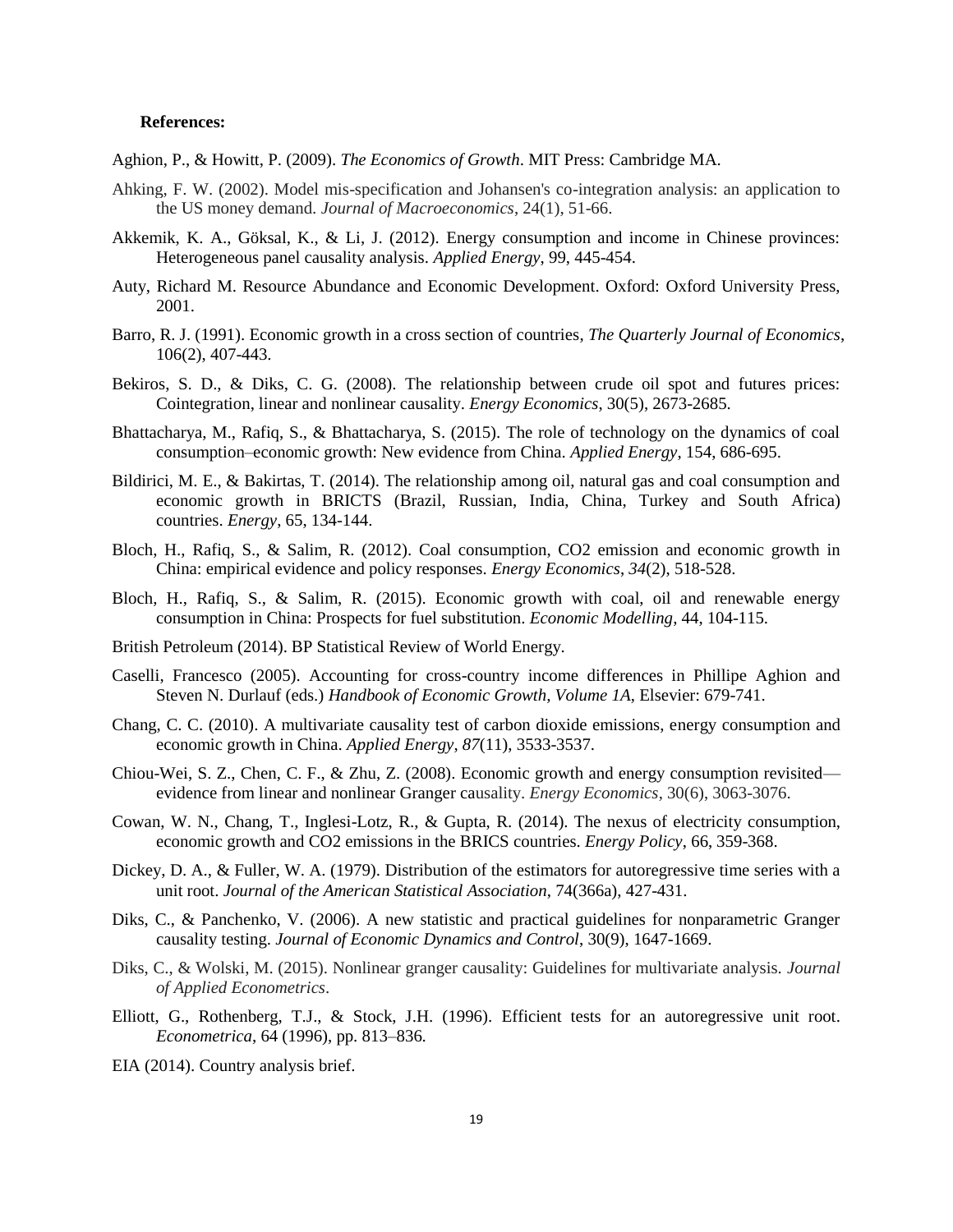- Fang, Z. (2016). Data on examining the role of human capital in the energy-growth nexus across countries. *Data in Brief*.
- Fang, Z., & Chang, Y. (2016). Energy, human capital and economic growth in Asia Pacific countries— Evidence from a panel cointegration and causality analysis. *Energy Economics*, 56, 177-184.
- Feenstra, R. C., Inklaar, R. & Timmer, M. P. (2015). The next generation of the Penn World Table. *American Economic Review*, 105(10): 3150-82.
- Fei, L., Dong, S., Xue, L., Liang, Q., & Yang, W. (2011). Energy consumption-economic growth relationship and carbon dioxide emissions in China. *Energy policy*, *39*(2), 568-574.
- Govindaraju, V. C., & Tang, C. F. (2013). The dynamic links between CO 2 emissions, economic growth and coal consumption in China and India. *Applied Energy*, 104, 310-318.
- Herrerias, M. J., Joyeux, R., & Girardin, E. (2013). Short-and long-run causality between energy consumption and economic growth: Evidence across regions in China. *Applied Energy*, *112*, 1483- 1492.
- Hiemstra, C., & Jones, J. D. (1994). Testing for linear and nonlinear Granger causality in the stock price - volume relation. *The Journal of Finance*, 49(5), 1639-1664.
- Inklaar, Robert and Marcel P. Timmer, 2013. Capital, labor and TFP in PWT8.0. mimeo available at: [www.ggdc.net/pwt](http://www.ggdc.net/pwt)
- Johansen, S. (1992). A determination of the co-integration rank in the presence of a linear trend. *Oxford Bulletin of Economics and Statistics*, 54, 383-397.
- Johansen, S., & Juselius, K. (1990). Maximum likelihood estimation and inference on cointegration with applications to the demand for money. *Oxford Bulletin of Economics and Statistics*, *52*(2), 169-210.
- Kwiatkowski, D., Phillips, P. C., Schmidt, P., & Shin, Y. (1992). Testing the null hypothesis of stationarity against the alternative of a unit root: How sure are we that economic time series have a unit root? *Journal of Econometrics*, 54(1-3), 159-178.
- Lee, C. C., & Chang, C. P. (2007). The impact of energy consumption on economic growth: evidence from linear and nonlinear models in Taiwan. *The Energy*, 32(12), 2282-2294.
- Li, R., & Leung, G. C. (2012). Coal consumption and economic growth in China. *Energy policy*, *40*, 438- 443.
- Lin, B., & Moubarak, M. (2014). Renewable energy consumption–Economic growth nexus for China. *Renewable and Sustainable Energy Reviews*, 40, 111-117.
- Long, X., Naminse, E. Y., Du, J., & Zhuang, J. (2015). Nonrenewable energy, renewable energy, carbon dioxide emissions and economic growth in China from 1952 to 2012. *Renewable and Sustainable Energy Reviews*, 52, 680-688.
- Lucas, R. (1988). On the Mechanics of Economic Development. *Journal of Monetary Economics,* 22, 3- 42.
- Mankiw, N.G., Romer, D., & Weil, D.N., 1992, A contribution to the empirics of economic growth. *The Quarterly Journal of Economics*, 107(2), 407-437.
- Omri, A. (2014). An international literature survey on energy-economic growth nexus: Evidence from country-specific studies. *Renewable and Sustainable Energy Reviews*, *38*, 951-959.
- Ozturk, I. (2010). A literature survey on energy–growth nexus. *Energy policy*,*38*(1), 340-349.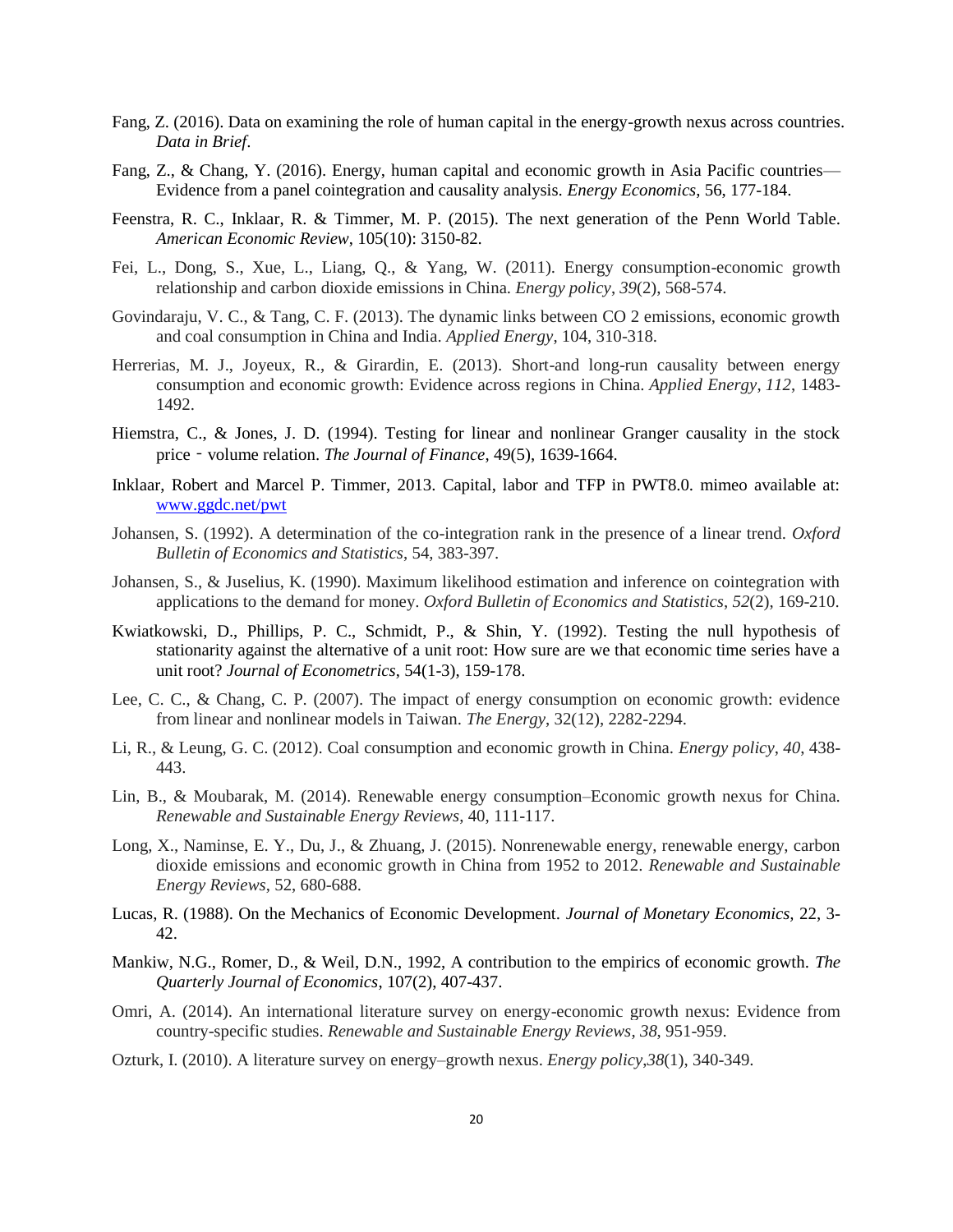- Pablo-Romero, M. D. P., & Sánchez-Braza, A. (2015). Productive energy use and economic growth: Energy, physical and human capital relationships. *Energy Economics*, *49*, 420-429.
- Phillips, P. C., & Perron, P. (1988). Testing for a unit root in time series regression. *Biometrika*, *75*(2), 335-346.
- Psacharopoulos, George (1994). Returns to investment in education: A global update. *World Development* 22(9): 1325-1343.
- Shahbaz, M., Khan, S., & Tahir, M. I. (2013). The dynamic links between energy consumption, economic growth, financial development and trade in China: fresh evidence from multivariate framework analysis. *Energy Economics*, *40*, 8-21.
- Shiu, A., & Lam, P. L. (2004). Electricity consumption and economic growth in China. *Energy policy*, *32*(1), 47-54.
- Soytas, U., Sari, R. (2006). Can China contribute more to the fight against global warming? *Journal of Policy Modeling* 28, 837–846.
- Wang, S. S., Zhou, D. Q., Zhou, P., & Wang, Q. W. (2011). CO2 emissions, energy consumption and economic growth in China: a panel data analysis. *Energy Policy*, *39*(9), 4870-4875.
- Wang, Y., Wang, Y., Zhou, J., Zhu, X., & Lu, G. (2011). Energy consumption and economic growth in China: A multivariate causality test. *Energy Policy*, *39*(7), 4399-4406.
- Yalta, A. T., & Cakar, H. (2012). Energy consumption and economic growth in China: A reconciliation. Energy Policy, 41, 666-675.
- Yuan, J. H., Kang, J. G., Zhao, C. H., & Hu, Z. G. (2008). Energy consumption and economic growth: evidence from China at both aggregated and disaggregated levels. *Energy Economics*, *30*(6), 3077- 3094.
- Yuan, J., Zhao, C., Yu, S., & Hu, Z. (2007). Electricity consumption and economic growth in China: cointegration and co-feature analysis. *Energy Economics*, *29*(6), 1179-1191.
- Zhang, C., & Xu, J. (2012). Retesting the causality between energy consumption and GDP in China: Evidence from sectoral and regional analyses using dynamic panel data. *Energy Economics*, 34(6), 1782-1789.
- Zhang, W., & Yang, S. (2013). The influence of energy consumption of China on its real GDP from aggregated and disaggregated viewpoints. *Energy Policy*, *57*, 76-81.
- Zhang, X. P., & Cheng, X. M. (2009). Energy consumption, carbon emissions, and economic growth in China. *Ecological Economics*, *68*(10), 2706-2712.
- Zivin J.S., Hsiang, S.M., and Neidell M.J. (2015). Temperature and human capital in the short- and longrun, NBER Working Paper 21157.
- Zou, G., & Chau, K. W. (2006). Short-and long-run effects between oil consumption and economic growth in China. *Energy Policy*, *34*(18), 3644-3655.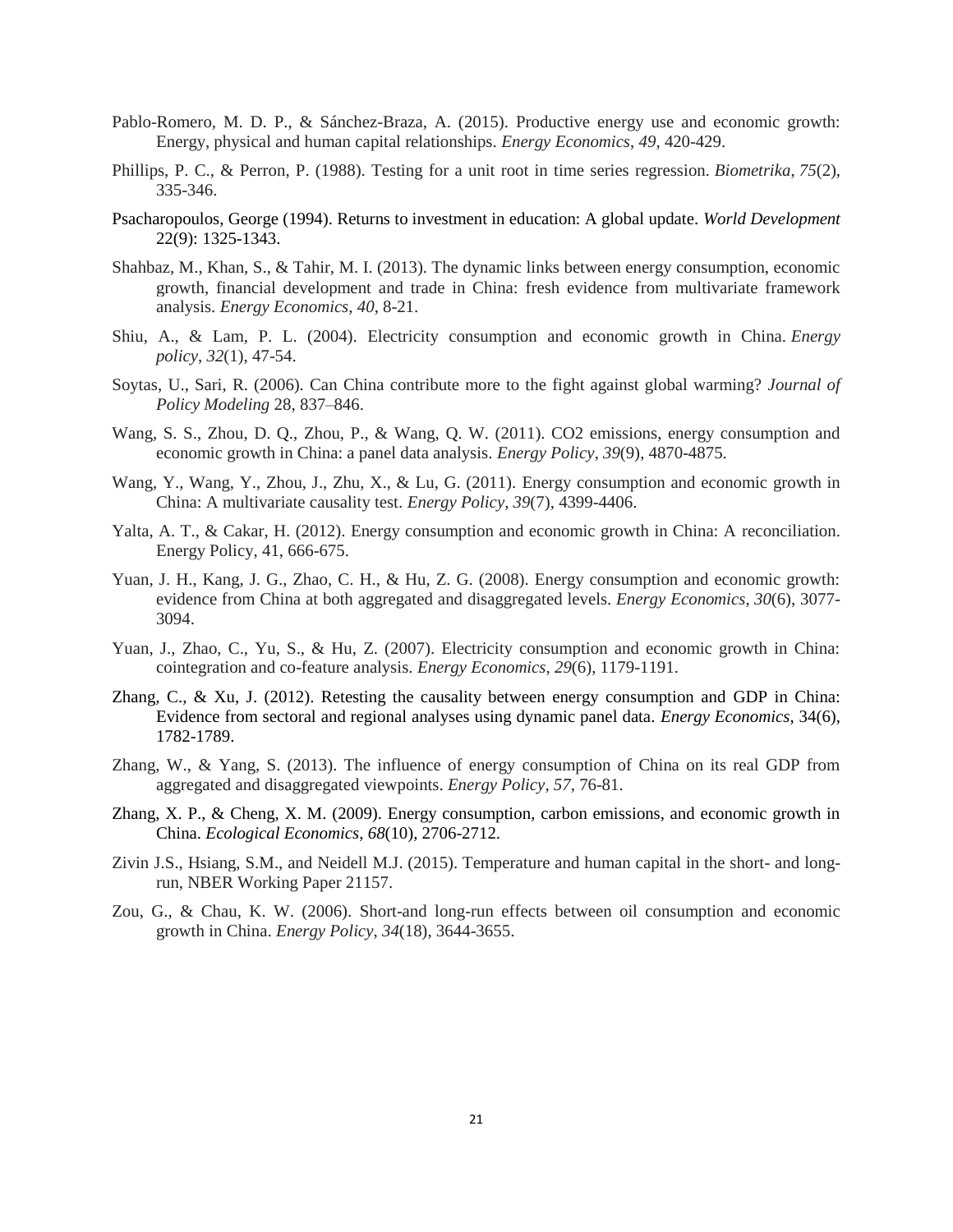# **Appendix**

# **Table A1: Summary of energy-growth nexus studies in China**

| Authors                                | Time<br>period | Methodology                                                         | Variables                                                     | Causality                                                                                                                                                                                                                                                                                                                                    |
|----------------------------------------|----------------|---------------------------------------------------------------------|---------------------------------------------------------------|----------------------------------------------------------------------------------------------------------------------------------------------------------------------------------------------------------------------------------------------------------------------------------------------------------------------------------------------|
| <b>Energy-growth nexus</b>             |                |                                                                     |                                                               |                                                                                                                                                                                                                                                                                                                                              |
| Shiu and Lam (2004)                    | 1971-2000      | Johansen cointegration;<br>Granger-VECM                             | Y, electricity                                                | $GDP \leftarrow E$ in the short and long run                                                                                                                                                                                                                                                                                                 |
| Soytas and Sari<br>(2006)              | 1971-2002      | Toda-Yamamoto                                                       | Y,K,L,E                                                       | Neutrality                                                                                                                                                                                                                                                                                                                                   |
| Yuan et al. (2007)                     | 1978-2004      | Johansen cointegration;<br>Granger-VECM                             | Y, electricity                                                | $GDP \leftarrow E$                                                                                                                                                                                                                                                                                                                           |
| Yuan et al. (2008)                     | 1963-2005      | Johansen cointegration;<br>Granger-VECM                             | Y, K, L, E                                                    | $GDP \leftrightarrow E$ in the long run, $GDP \rightarrow E$ in the short<br>run;<br>Electricity: GDP $\leftrightarrow$ E in the long run, GDP $\leftarrow$ E<br>in the short run;<br>Coal: GDP $\leftrightarrow$ E in the long run; GDP $\rightarrow$ E in the<br>short run;<br>Oil: GDP $\leftrightarrow$ E in both the short and long run |
| Wang et al. (2011)                     | 1972-2006      | ARDL, Granger-<br><b>VECM</b>                                       | Y, K, L, E                                                    | $GDP \leftarrow E$ in both the long run and short run                                                                                                                                                                                                                                                                                        |
| Akkemik et al.<br>(2012)               | 1986-2008      | Panel Granger causality                                             | Y, E                                                          | Mixed results for provinces                                                                                                                                                                                                                                                                                                                  |
| Li and Leung (2012)                    | 1985-2008      | Panel cointegration,<br>panel ECM                                   | Y, coal                                                       | in the long run: GDP $\leftrightarrow$ E for coastal and<br>central region;<br>$GDP \rightarrow E$ for western region                                                                                                                                                                                                                        |
| Yalta and Cakar<br>(2012)              | 1971-2007      | VAR, Meboot                                                         | Y, K, L, E                                                    | Neutrality                                                                                                                                                                                                                                                                                                                                   |
| Zhang and Xu (2012)                    | 1995-2008      | Panel cointegration,<br>panel ECM                                   | Y, E, price                                                   | $GDP \rightarrow E$                                                                                                                                                                                                                                                                                                                          |
| Zhang and Yang<br>(2013)               | 1978-2009      | Toda-Yamamoto                                                       | $\overline{Y}$ , K, L, E(coal,<br>oil, gas)                   | $\mathrm{GDP} \leftrightarrow \mathrm{E}$                                                                                                                                                                                                                                                                                                    |
| Shahbaz et al. (2013)                  | 1971-2011      | ARDL, Johansen<br>cointegration, Granger-<br><b>VECM</b>            | Y, E, financial<br>development,<br>K, international<br>trade  | $GDP \leftarrow E$                                                                                                                                                                                                                                                                                                                           |
| Herrerias et al. (2013)                | 1995-2009      | Panel cointegration,<br>panel FMOLS, panel<br>DOLS (across regions) | Y, E(coal,<br>electricity, oil,<br>coke)                      | Total energy, Oil, coal: GDP $\rightarrow$ E in the long run<br>Electricity, coke: GDP $\leftrightarrow$ E in the long run<br>Oil, coke: $GDP \rightarrow E$ in the short run<br>Total energy, electricity, coal: GDP $\leftrightarrow$ E in the<br>short run                                                                                |
| Bhattacharya et al.<br>(2015)          | 1978-2010      | ARDL, Toda-<br>Yamamoto causality<br>test                           | Y, coal, K, L,<br>technology<br>index                         | $Coal \rightarrow GDP$                                                                                                                                                                                                                                                                                                                       |
| <b>Energy-environment-growth nexus</b> |                |                                                                     |                                                               |                                                                                                                                                                                                                                                                                                                                              |
| Zou and Chau (2006)                    | 1953-2002      | Johansen cointegration;<br>Granger-VECM                             | Y, oil                                                        | GDP $\leftrightarrow$ E in the long run;<br>$GDP \leftarrow E$ in the short run                                                                                                                                                                                                                                                              |
| Zhang and Cheng<br>(2009)              | 1960-2007      | Toda-Yamamoto                                                       | Y, CO2, K, L<br>(urban<br>population), E                      | $GDP \rightarrow E$ in the long run                                                                                                                                                                                                                                                                                                          |
| Chang (2010)                           | 1981-2006      | Johansen cointegration;<br>Granger-VECM                             | Y, CO2, crude<br>oil, natural gas,<br>coal, electricity<br>22 | Oil, Coal: $GDP \rightarrow E$<br>Natural gas: Non causality<br>Electricity: GDP $\leftarrow$ E                                                                                                                                                                                                                                              |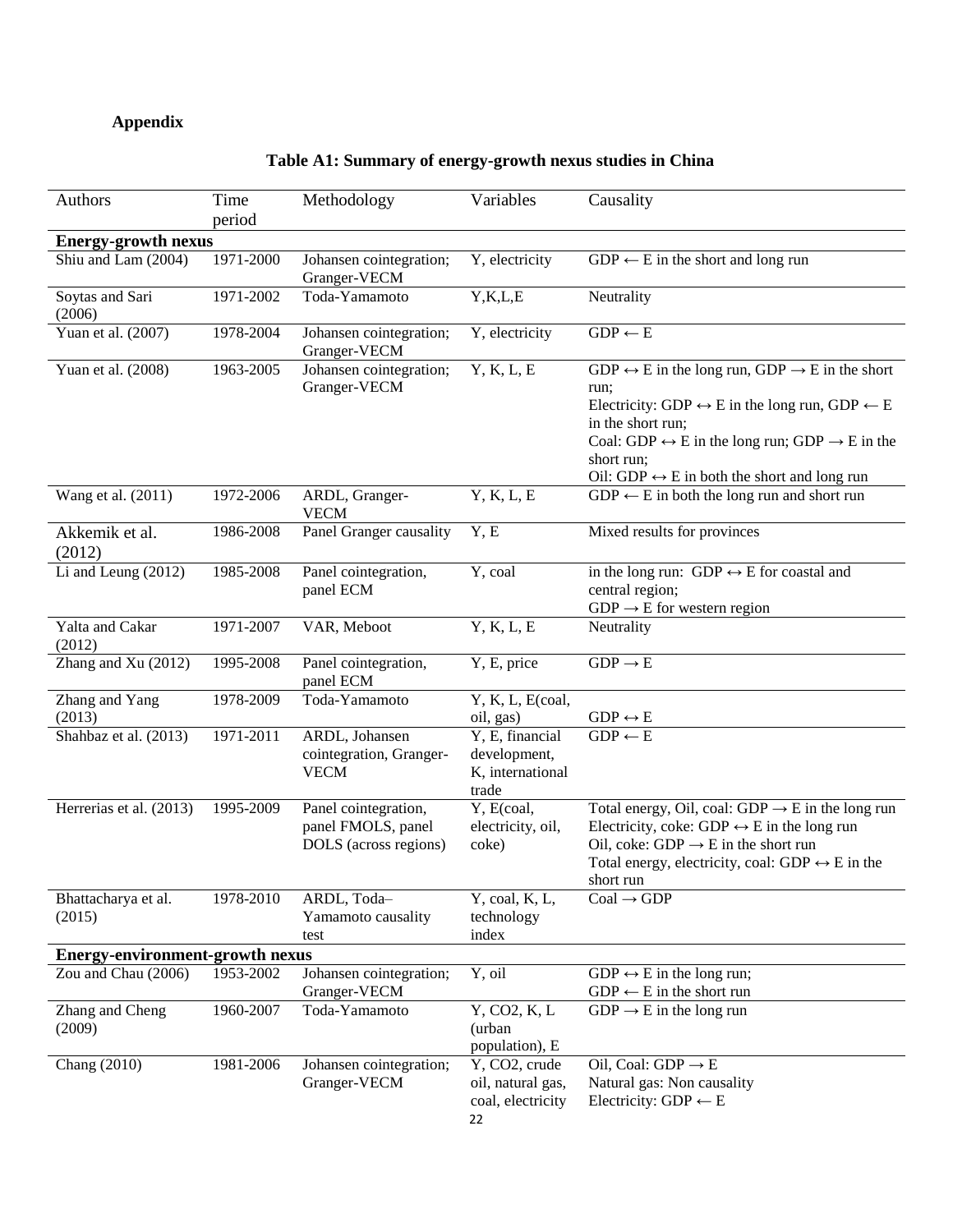| Wang et al. (2011)         | 1995-2007                                                         | Panel cointegration,<br>panel-VECM      | Y, CO2, E                                                                           | $GDP \leftrightarrow E$                                             |
|----------------------------|-------------------------------------------------------------------|-----------------------------------------|-------------------------------------------------------------------------------------|---------------------------------------------------------------------|
| Fei et al. (2011)          | 1985-2007                                                         | Panel cointegration,<br>panel DOLS      | Y, E, CO <sub>2</sub>                                                               | $GDP \leftrightarrow E$                                             |
| Bloch et al. (2012)        | 1977-2008                                                         | Johansen cointegration;<br>Granger-VECM | Y, K, L, coal,<br>CO <sub>2</sub>                                                   | $GDP \leftarrow E$ in both the short and long run (supply-<br>side) |
|                            |                                                                   |                                         |                                                                                     |                                                                     |
| Lin and Moubarak<br>(2014) | 1977-2011                                                         | ARDL, Granger-<br><b>VECM</b>           | Y, L, renewable<br>energy, CO <sub>2</sub>                                          | $GDP \leftrightarrow$ renewable energy                              |
| Long et al. $(2015)$       | 1952-2012                                                         | Granger-VECM                            | Y, K, L, E(coa,<br>oil, gas,<br>electricity,<br>hydro, nuclear),<br>CO <sub>2</sub> | $GDP \leftrightarrow coal, gas, electricity$                        |
| Bloch et al. (2015)        | 1977-2013<br>(supply-<br>side);<br>1965-2011<br>(demand-<br>side) | ARDL, Granger-<br><b>VECM</b>           | Y, K, L, E,<br>coal, oil,<br>renewable<br>energy, CO <sub>2</sub> ,<br>price        | $GDP \leftrightarrow coal$ , oil, renewable energy                  |

Note: This table summarizes the energy-growth nexus literature that investigates only China. Crosscountry studies that includes China (for example Govindaraju and Tang, 2013; Cowan et al. 2014; and Bildirici and Bakirtas, 2014) are not included in the review. Relation  $X \rightarrow Y (X \leftarrow Y)$  means that the study found a significant relation from variable X onto Y (Y onto X), and  $X \leftrightarrow Y$  denotes a significant bidirectional relation between X and Y variables.

|               | Mean   | S.D.  | Min    | Max    |
|---------------|--------|-------|--------|--------|
| lnY           | 14.904 | 0.959 | 13.509 | 16.658 |
| lnK           | 15.683 | 1.245 | 13.844 | 18.023 |
| lnH           | 6.947  | 0.501 | 5.938  | 7.587  |
| lnE           | 6.494  | 0.898 | 4.855  | 7.997  |
| <b>lnCoal</b> | 6.200  | 0.854 | 4.682  | 7.582  |
| lnOil         | 4.761  | 1.003 | 2.394  | 6.254  |
| <b>lnGas</b>  | 2.716  | 1.243 | 0.023  | 5.118  |
| lnHydro       | 3.325  | 1.145 | 1.478  | 5.484  |

### **Table A2: Summary statistics of variables for 1965-2014**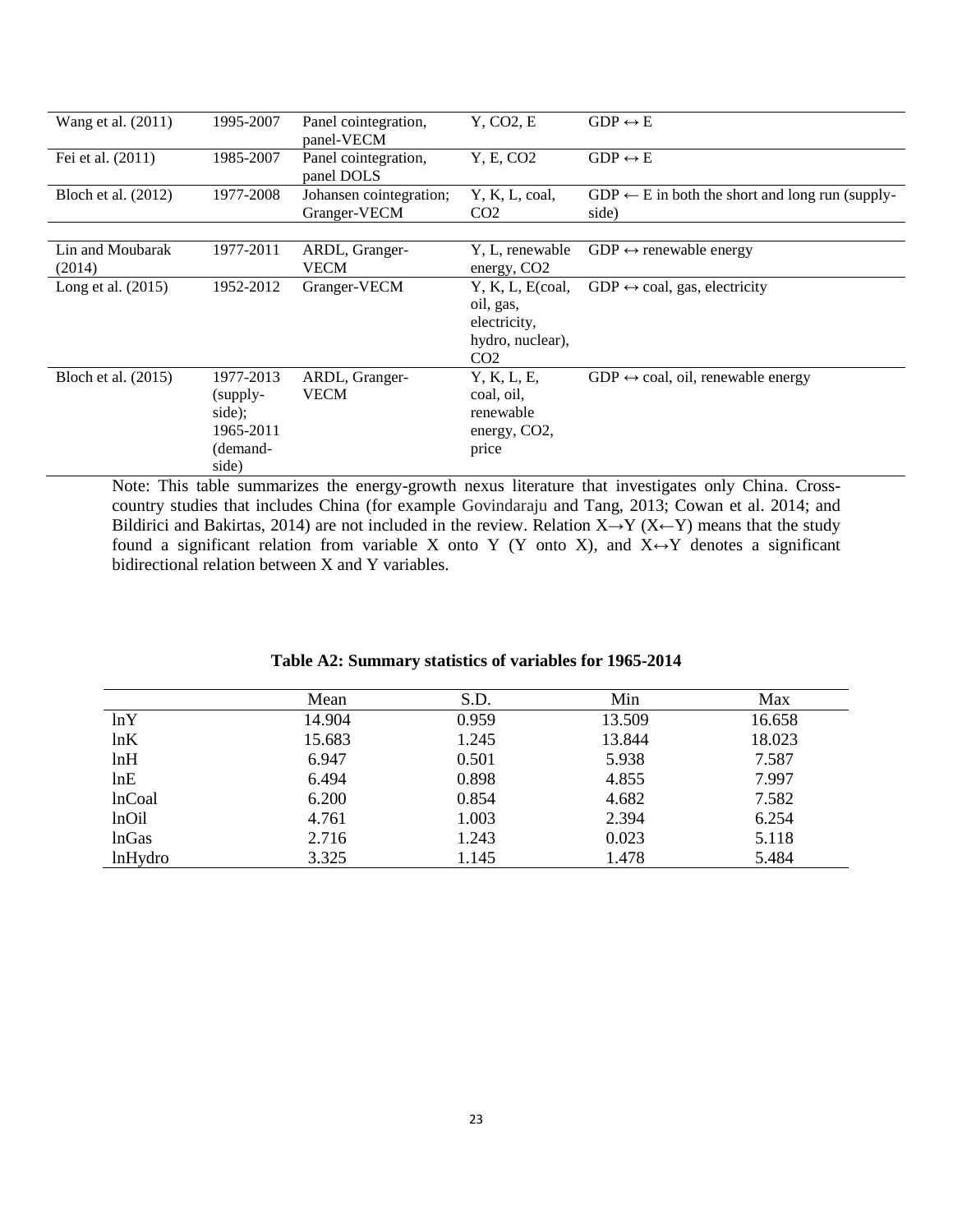| Dependent<br>variables |               | Sources of causation |                   |              |          |                          |                  |                  |                  |  |  |
|------------------------|---------------|----------------------|-------------------|--------------|----------|--------------------------|------------------|------------------|------------------|--|--|
|                        | Short-run     |                      |                   |              | Long-run |                          |                  |                  |                  |  |  |
|                        | <b>AInGDP</b> | <b>Δ</b> InΚ         | ∆lnH              | $\Delta$ InE | ECT      | <b>ECT</b>               | ECT <sub>K</sub> | ECT <sub>H</sub> | ECT <sub>E</sub> |  |  |
|                        |               |                      |                   |              |          | GDP                      |                  |                  |                  |  |  |
| <b>AlnGDP</b>          |               | 6.993                | 28.005            | 1.743        | 17.901   | $\overline{\phantom{a}}$ | 1.425            | 4.580            | 0.104            |  |  |
|                        |               | [0.008]              | [0.000]           | [0.187]      | [0.000]  |                          | [0.233]          | [0.032]          | [0.747]          |  |  |
| $\Delta$ InK           | 9.315         |                      | 15.831            | 0.038        | 14.797   | 7.607                    |                  | 5.632            | 0.257            |  |  |
|                        | [0.002]       |                      | [0.000]           | [0.846]      | [0.000]  | [0.006]                  |                  | [0.018]          | [0.612]          |  |  |
| $\Delta$ InH           | 0.022         | 0.014                | $\qquad \qquad -$ | 0.639        | 0.087    | 0.026                    | 0.003            |                  | 0.629            |  |  |
|                        | [0.883]       | [0.905]              |                   | [0.424]      | [0.768]  | [0.872]                  | [0.957]          |                  | [0.428]          |  |  |
| $\Delta$ InE           | 0.698         | 13.141               | 22.520            |              | 16.366   | 1.874                    | 2.045            | 2.859            |                  |  |  |
|                        | [0.403]       | [0.000]              | [0.000]           |              | [0.000]  | [0.171]                  | [0.153]          | [0.091]          |                  |  |  |

# **Table A3: Long-run and short-run linear Granger causality test**

# **(a) For model with lnE**

# **(b) For model with lnCoal**

| Dependent<br>variables |               | Sources of causation     |         |                              |          |                |              |                          |                          |  |  |
|------------------------|---------------|--------------------------|---------|------------------------------|----------|----------------|--------------|--------------------------|--------------------------|--|--|
|                        | Short-run     |                          |         |                              | Long-run |                |              |                          |                          |  |  |
|                        | <b>AInGDP</b> | $\Delta$ InK             | ∆lnH    | ∆InCoal                      | ECT      | ECT            | <b>ECT K</b> | ECT <sub>H</sub>         | <b>ECT Coal</b>          |  |  |
|                        |               |                          |         |                              |          | GDP            |              |                          |                          |  |  |
| <b>AInGDP</b>          |               | 5.865                    | 28.653  | 1.750                        | 18.460   | $\overline{a}$ | 2.130        | 5.137                    | 0.661                    |  |  |
|                        |               | [0.015]                  | [0.000] | [0.186]                      | [0.000]  |                | [0.144]      | [0.023]                  | [0.416]                  |  |  |
| $\Delta$ InK           | 11.670        | $\overline{\phantom{a}}$ | 16.141  | 0.905                        | 15.667   | 9.514          |              | 7.533                    | 1.230                    |  |  |
|                        | [0.001]       |                          | [0.000] | [0.341]                      | [0.000]  | [0.002]        |              | [0.006]                  | [0.267]                  |  |  |
| ∆InH                   | 0.004         | 0.023                    |         | 0.184                        | 0.106    | 0.002          | 0.006        | $\overline{\phantom{0}}$ | 0.186                    |  |  |
|                        | [0.952]       | [0.879]                  |         | [0.668]                      | [0.745]  | [0.968]        | [0.936]      |                          | [0.666]                  |  |  |
| ∆InCoal                | 0.062         | 12.084                   | 20.183  | $\qquad \qquad \blacksquare$ | 16.272   | 0.570          | 3.025        | 4.226                    | $\overline{\phantom{a}}$ |  |  |
|                        | [0.803]       | [0.001]                  | [0.000] |                              | [0.000]  | [0.450]        | [0.082]      | [0.040]                  |                          |  |  |